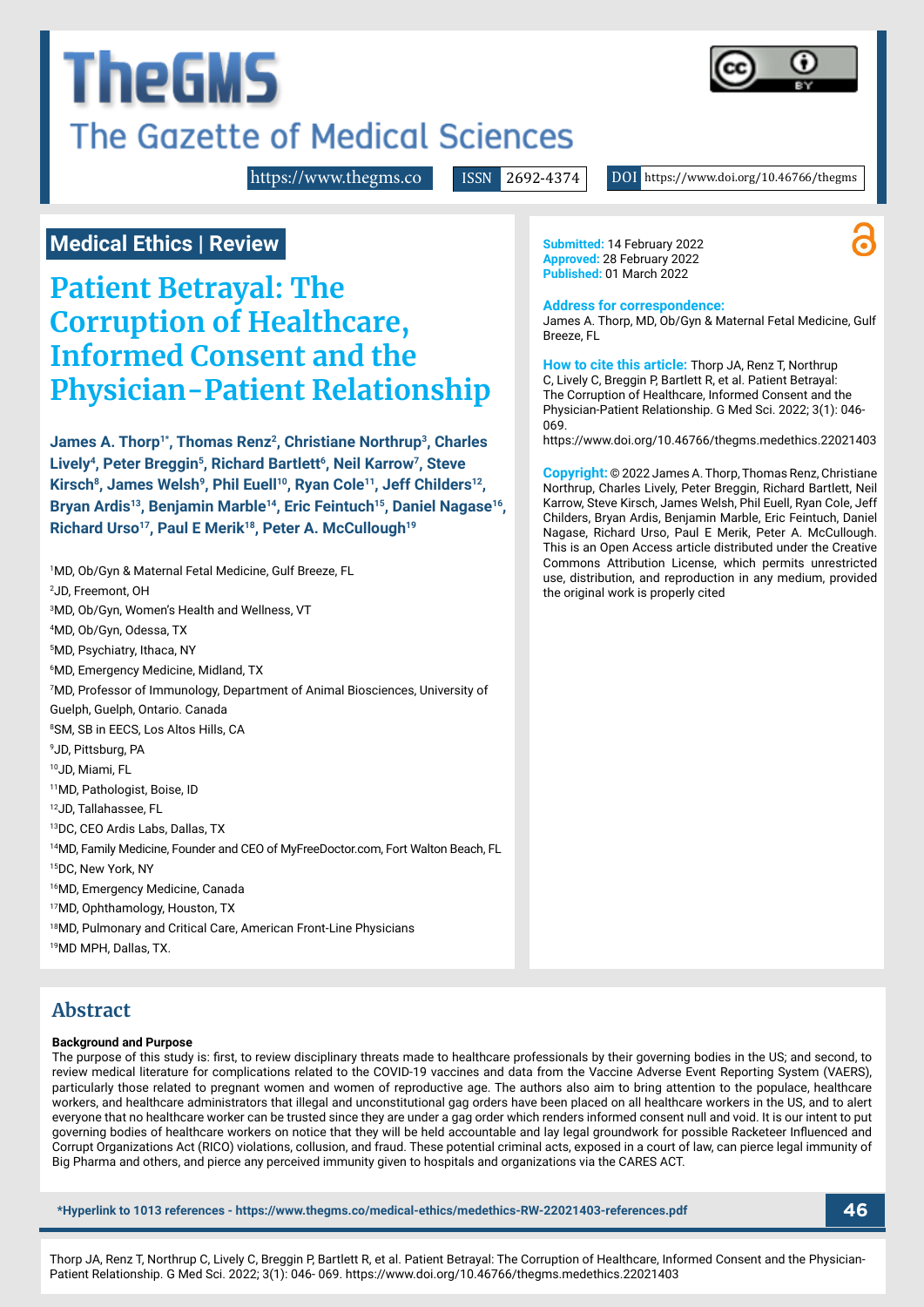

#### **Methods**

Communications from the regulatory bodies for healthcare workers were reviewed. We reviewed the medical literature for complications related to the experimental gene therapy injections since rollout of the COVID-19 "vaccines". We analyzed the VAERS data specifically to gauge overall deaths, menstrual abnormalities, fetal malformations in pregnancy, and pregnancy loss using in the https://MedAlerts.org/ platform.

#### **Results**

In a September 2021 *Statement Regarding Dissemination of COVID-19 Misinformation,* the American Board of Obstetrics & Gynecology (ABOG) threatened their 22,000+ constituents with disciplinary actions, including revocation of licensures and board certifications. In this statement, ABOG referenced the Federation of State Medical Boards (FSMB), and the American Board of Medical Specialties (ABMS). There are 1,007 peer-reviewed medical journal publications documenting morbidities and mortalities of the experimental COVID-19 nucleic acid therapy. VAERS data demonstrate a significant risk associated with this experimental gene therapy in women of reproductive age and pregnant women.

#### **Conclusions**

ABOG and other authoritative bodies regulating healthcare workers issued inappropriate gag orders on their constituents, thus preventing informed consent and destroying physician-patient relationships. Many reputable sources of data, medical literature and VAERS signal *DANGER* for the use of COVID-19 vaccines, especially during pregnancy and in women of reproductive age. ABOG must retract their inappropriate threats and recommend against the use of COVID-19 "vaccination" in pregnancy until long-term prospective trials are conducted.

**Keywords**: COVID-19 vaccine, VAERS, healthcare governing bodies, COVID-19 vaccine injuries and deaths, COVID-19 vaccine associated fetal malformations. ABOG.org, ABMS.org, FSMB.org, AACN.org

# **Introduction**

A recent publication in the *British Medical Journal* cast concern about the impropriety of the Pfizer data. The author, Paul D Thacker reviews a litany of breaches of expected experimental integrity [1]. Many mainstream medical journals and professional organizations receive financial support from pharmaceutical advertising and thus have financial incentives to collude with Big Pharma. Despite the global rollout of COVID-19 "vaccines", the de-identified participant level data underlying the trials for these new products remain inaccessible to doctors, researchers, and the public [2]. Big Pharma is the least trusted industry [3] and at least three of the many companies making COVID-19 vaccines have past criminal and civil settlements costing them billions of dollars, with one pleading guilty to fraud [4]. The COVID-19 pandemic has made many new pharmaceutical billionaires and vaccine manufacturers report tens of billions in profit [5]. Doshi and Healy maintain that physicians should not recommend vaccines when full transparent data are not publicly available [6]. Appropriate testing was not completed prior to the roll out of the COVID-19 "vaccines" in women of reproductive age, nor was Big Pharma's data made available to public scrutiny.

The term "cartel" frequently conjures images of illegal drug activities engaged in by groups seeking to fix and control markets. However, a "cartel" is any group of independent corporations and/or entities who band together to control the production, distribution, and pricing of a market or commonly shared commodity [7]. Despite significant signs of danger about the safety and efficacy of the COVID-19 vaccines, governing bodies of healthcare professionals have banded together in cartellike fashion, issuing threats to destroy the livelihood of physicians and other health care providers for alleged dissemination of "misinformation" about COVID-19. A term of deception crafted by various cartel entities "misinformation" is used to label anything that would tend to create COVID-19 vaccine hesitancy. In other words, "misinformation" is used to discredit alternative views and seeks to prevent honest and truthful communication with a patient about the experimental gene therapy's known and very real dangers. This honest and truthful communication is necessary for a physician to provide informed consent.

Using the cartel example, these commonly shared commodities are the COVID-19 vaccines – which are not traditional, immunizing vaccines at all [8], but prophylactic treatments for COVID-19 which carry serious and significant risks. The cartel-like entities seek to collectively control the market by promoting COVID-19 vaccines as the *only* option for pregnant patients, despite other prophylactics and treatments which have a proven safety record in pregnancy. The cartel-like entities in this instance seek also to prevent pregnant patients from being able to make decisions related to these experimental vaccines which is informed by the emerging scientific data. In what can be likened to "fixing" the market in favor of administration of universal COVID-19 vaccines – thereby maintaining their monopoly on COVID-19 vaccines as the only treatment – the cartel-like entities have banded together to falsely assert that the COVID-19 vaccines are safe, effective, and necessary. However, this narrative is crumbling before the eyes of the entire world. There has been unprecedented corruption in mainstream medical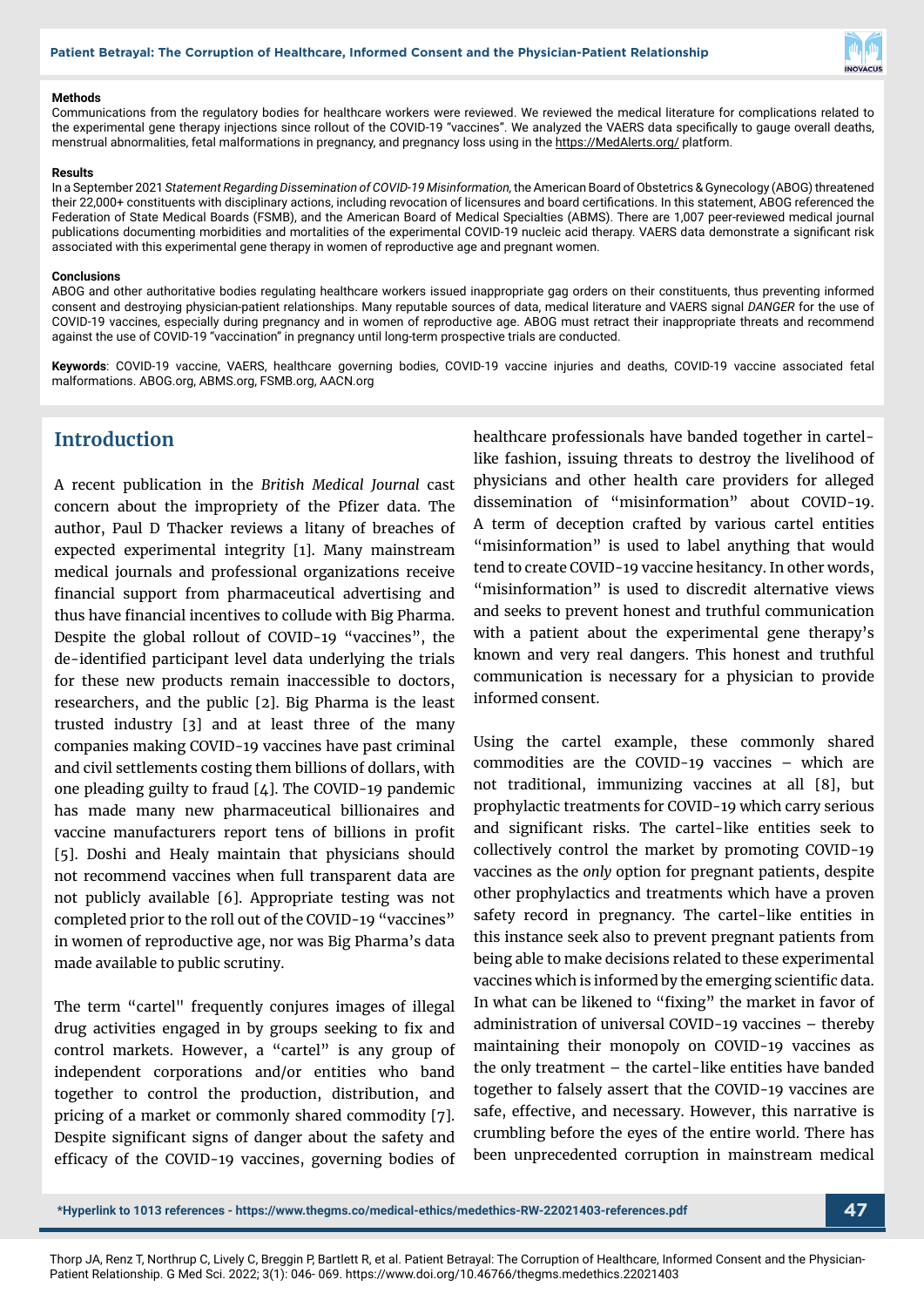

journals including the completely fabricated article from *The Lancet* [9] impugning the safety of hydroxychloroquine despite its 85-year safety record with a known safety profile greater than that of aspirin or acetaminophen.

#### **Methods**

The medical literature was reviewed for all peer-reviewed medical publications that reported morbidities and mortalities associated with the COVID-19 vaccines. VAERS was queried using the medalerts.org platform. Standard statistical analyses using Chi Square tests were used for comparisons. We purposely reviewed the influenza vaccines and the pertussis vaccines because these two vaccines in pregnancy have been advocated in the past to provide a risk / benefit ratio that is potentially favorable for the mother and baby. Spontaneous abortions (before 20 weeks' gestation) and fetal deaths (past 20 weeks' gestation) were included together as total pregnancy loss as VAERS database enterers may not have had the specific information and/or expertise to differentiate between these diagnoses.

#### **Results**

*Medline Search* documents 1,012 peer-reviewed publications showing that the experimental mRNA and DNA gene therapy injections are a failed strategy and have killed, injured, and endangered many [87].

VAERS analytics assessed the COVID-19 "vaccines" compared to all other vaccines, including the influenza vaccines and the pertussis vaccines, for outcomes including total deaths (Figures 1-2), menstrual abnormalities, (Figures 3-4), fetal malformations (Figures 5-6) and pregnancy losses (Figures 7-8). In all these comparisons there was a very significant increase in risk of the COVID-19 experimental gene therapy compared to all other vaccines (Figures 1-8). All P values are less than 0.0001 as per Chi Square analysis. The analytics are extremely robust so even large changes in the assumptions will have little impact on the statistical analysis.

#### **We offer An Open letter to ABOG, ABMS, and FSMB**

We appreciate your willingness to dialogue with us. One author (JAT) has previously written ABOG on two prior occasions and expressed concerns, now shared by a number of colleagues, regarding (1) the safety of the COVID-19 experimental mRNA and DNA gene therapy injections in pregnancy, and (2) ABOG's disconcerting September 2021 *Statement Regarding Dissemination of COVID-19 Misinformation*, which has blatantly threatened constituents with revocation of their medical license for "providing misinformation about the COVID-19 vaccine", making reference to ABMS and FSMB [10]. The intimidating nature of ABOG's September 2021 *Statement Regarding Dissemination of COVID-19 Misinformation* is unprecedented.

ABOG's *Statement Regarding Dissemination of COVID-19 Misinformation*, while adopting a tone designed to dismiss all opposing or alternative views, provokes legitimate concern and critically important questions for both constituents and patients alike. These questions are intrinsic to a physician's ability to treat patients free from conflict of interest due to fear of reprisal from ABOG (or others). Even more important, these questions concern matters essential to safeguarding and protecting the wellbeing of the pregnant mother and her child and are essential to upholding the physician's oath to do no harm. First, what constitutes that which ABOG deems "misinformation about the COVID-19 vaccine"? Second, by whom and how is such "misinformation about the COVID-19 vaccine" determined?

ABOG's *Statement Regarding Dissemination of COVID-19 Misinformation* fails to provide answers to these questions. ABOG neglects to acknowledge the growing body of scientific, peer-reviewed publications (1,012 references linked below [87]) that the experimental mRNA and DNA gene therapy injections are a failed strategy that have killed, injured, and endangered many people. ABOG's widely circulated *Statement Regarding Dissemination of COVID-19 Misinformation* has placed patients' health in jeopardy while leaving constituents holding the proverbial bag as their medical license and livelihood hang in the balance. Patient safety is sacrificed as constituents toe the line – forced to choose between pushing experimental gene therapies shown to be dangerous to both mom and fetus or lose their livelihoods.

ABOG's *Statement Regarding Dissemination of COVID-19 Misinformation* turns a blind eye to this ever-growing evidence and dodges these thorny issues by pointing to published statements made by the Federation of State

**<sup>\*</sup>Hyperlink to 1013 references - https://www.thegms.co/medical-ethics/medethics-RW-22021403-references.pdf 48**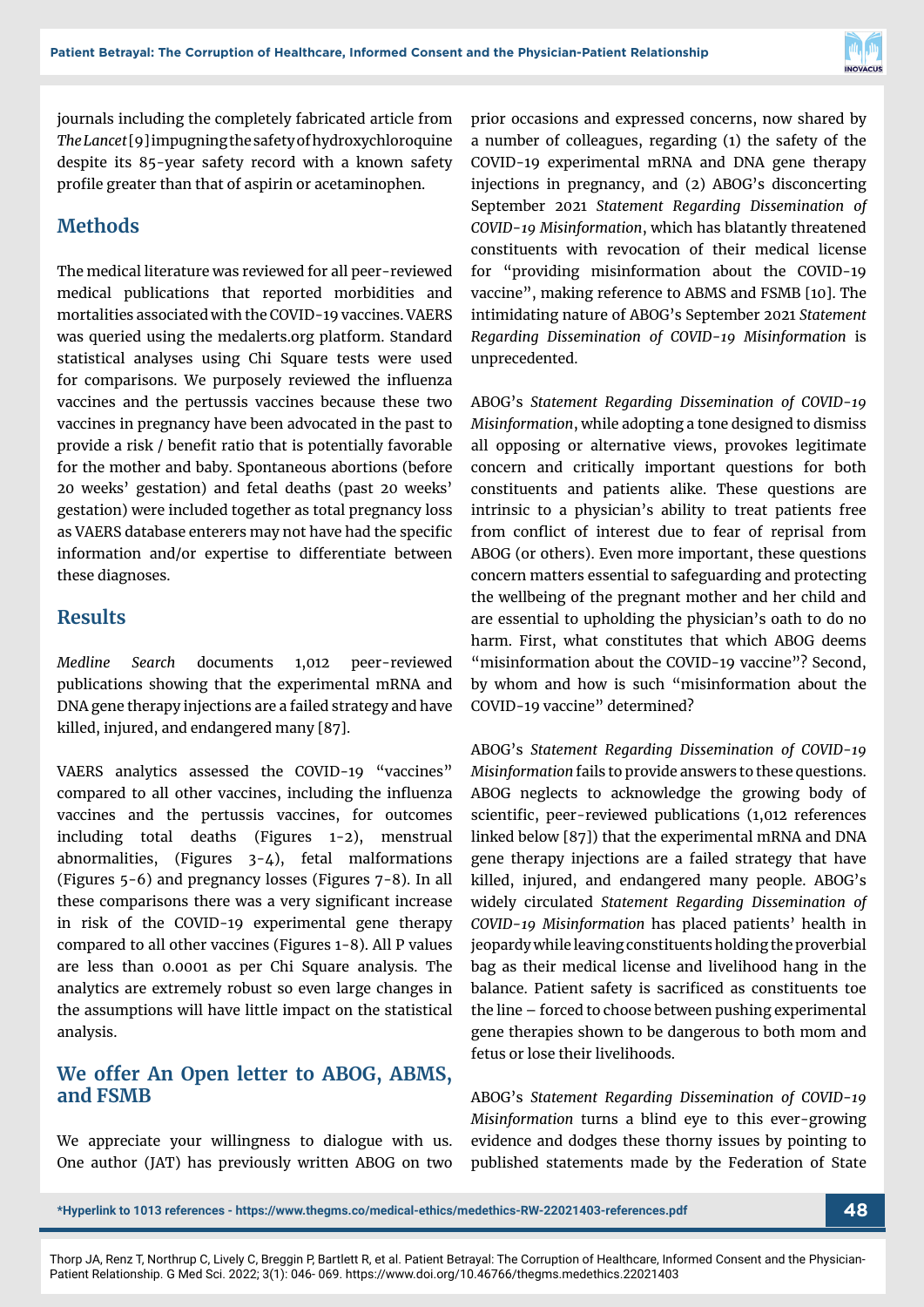

Medical Boards (FSMB) [11] and the American Board of Medical Specialties (ABMS) [12]. However, upon further examination, neither the FSMB nor the ABMS provides adequate answers. If anything, the express collaboration of ABOG with the FSMB and ABMS, together with the language of the FSMB's and ABMS's individual statements, raises red flags about potential collusion, bias, and conflicts of interest within the various medical stakeholders, Big Tech, and the media.

#### **Down ABOG's "Yellow Brick Road": The Federation of State Medical Boards (FSMB)**

ABOG's *Statement Regarding Dissemination of COVID-19 Misinformation* first points to the statements provided by the Federation of State Medical Boards (FSMB) for answers. Notably, FSMB is an entity which governs medical licensure. However, the FSMB fails to provide any clear answers as to what constitutes "misinformation about the COVID-19 vaccine", or how such "misinformation" is to be determined, or by whom. Instead of providing answers, the FSMB launches accusations, stating that there has been "a dramatic increase in the dissemination of COVID-19 vaccine misinformation and disinformation by physicians and other health care professionals on social media platforms, online and in the media" [13]. The FSMB further notes that physicians "have an ethical and professional responsibility to practice medicine in the best interests of their patients and must share information that is factual, scientifically grounded and consensusdriven for the betterment of public health" [13].

But exactly what information is "factual, scientifically grounded and consensus-driven for the betterment of public health?" After all, the stakes for all humanity in getting this right could not be higher. And perhaps more importantly, who is the arbiter of such information? While the FSMB does little to define "COVID-19 vaccine misinformation", it does seem to suggest that somewhere, somehow, a certain "consensus" exists on what narrative *should* prevail, perhaps giving clues about whose interests this prevailing narrative should serve. The FSMB statement's express reference to "social media platforms" and mainstream "media" is deeply disturbing, in light of alleged ties between the mainstream media outlets, social media giants, and Pfizer, suggesting at the very least, serious conflicts of interest [14]. Disconcertingly, the FSMB statement seems to give the appearance it has communicated – if not even colluded with – Big Tech and the corporate mainstream media to somehow root out what they collectively deem "misinformation."

#### **Down ABOG's "Yellow Brock Road": The American Board of Medical Specialties (ABMS)**

ABOG's *Statement Regarding Dissemination of COVID-19 Misinformation* next points to the American Board of Medical Specialties (ABMS) for answers regarding what constitutes "misinformation about the COVID-19 vaccine." Notably, ABMS is an entity which governs medical certification. At first glance, the ABMS statement and definition of misinformation seems just as vague as the statement provided by the Federation of State Medical Boards (FSMB). Up front, however, the ABMS identifies "vaccine hesitancy" as the real culprit  $-$  explicitly linking "misinformation" with vaccine hesitancy [15]. Evidently, any information that does not push mass vaccination with experimental gene therapy on all persons constitutes COVID-19 vaccine misinformation, and could "threaten certification by an ABMS Member Board" [16]. Ironically, the ABMS has attempted to frame its statement on COVID-19 misinformation as one that is *supportive* of medical professionals, tilting its press release as follows: *ABMS Issues Statement Supporting Role of Medical Professionals in Preventing COVID-19 Misinformation*. Yet the ABMS' threats contained within the press release reveal that the "support" they are offering is highly conditional – that is, it is only for those who will adopt their false narrative and to the detriment of anyone who would challenge it.

#### **ABOG's Euphemisms, Intimidation, and Gaslighting**

Since ABOG itself has declined to define "misinformation about the COVID-19 vaccine," deferring instead to other medical agencies, we will kindly attempt to offer one for ABOG's consideration. Following the lead of Robert F. Kennedy, Jr., the phrase "misinformation about the COVID-19 vaccine" seems to represent any statement or scientific evidence that differs from the prevailing narrative of stakeholders who most stand to profit from the COVID-19 vaccines [17]. These stakeholders appear to include Big Tech, government, Big Pharma, Big Media, and various corporate and medical stakeholders. These are the stakeholders who drive the "consensus" referred to by the FSMB [18]. Perhaps not coincidentally, these are the very stakeholders that are attempting to drive the false narrative that the so-called vaccines are

```
*Hyperlink to 1013 references - https://www.thegms.co/medical-ethics/medethics-RW-22021403-references.pdf 49
```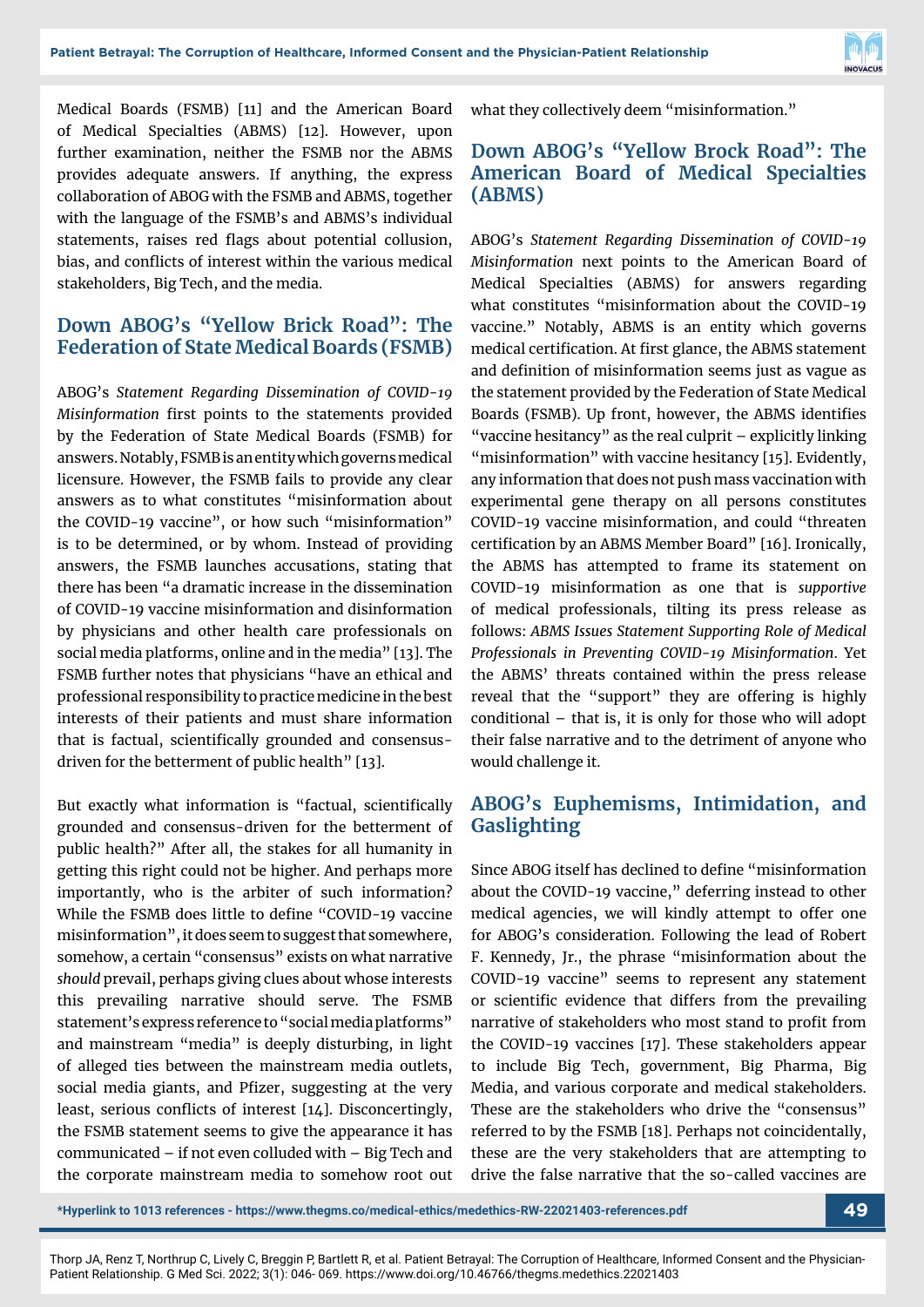

safe, effective, and necessary for all persons, including pregnant women [19]. As it turns out, there is no real definition for "COVID-19 vaccine misinformation" – or any honest answers to the questions posed above. The phrase "COVID-19 vaccine misinformation" constitutes a euphemism, and its true goal is deception. This is because euphemisms don't create meaning, they disguise and distort or hide it, and have thus been referred to as "the language of evasion, hypocrisy, prudery, and deceit" [20].

Gaslighting has been described as "an insidious form of manipulation and psychological control" where victims are "deliberately and systematically fed false information that leads them to question what they know to be true" [21]. Gaslighting occurs when "an abuser tries to control a victim by twisting their sense of reality" [22]. The abuser or bully misleads their victim, creating a false narrative and making them question their judgments, reality, and perception [23]. When the victim calls out the gaslighting, the abuser will frequently try to discredit their victim. When dealing with someone who is gaslighting, it is advised to pay close attention to what the abuser does, beyond what they say [24].

ABOG's *Statement Regarding Dissemination of COVID-19 Misinformation* is nothing short of gaslighting. ABOG's statement professes to encourage constituents to "practice evidence-based medicine based on facts and scientific data" [25]. ABOG's statement also adopts the FSMB's position that its physicians "have an ethical and professional responsibility to practice medicine in the best interests of their patients and must share information that is factual, scientifically grounded and consensusdriven for the betterment of public health" [26]. ABOG has expressed a concern for protecting patients from harm. Yet, while ABOG's words express concerns about harm and stress the importance of scientific data, their actions tell a different story. ABOG turns a blind eye to the emerging scientific evidence and refrains from any duty to protect patients from the dangers of experimental vaccines, all while threatening the medical license of constituents who challenge the prevailing narrative. While ABOG expresses concern for patient safety, they betray patients and threaten first responder physicians. This is a classic example of gaslighting. Despite their words, ABOG's threatening conduct tells a different story.

#### **Exposing the Wizard: "I'm really a very good man; but I'm a very bad Wizard, I must admit" [27]**

ABOG is not alone. Gaslighting has never occurred as widely as during the COVID-19 pandemic, with the pushing of experimental gene injections as the only effective, safe, and necessary option for all persons, even pregnant women. ABOG should reverse course and adopt a stance that is factual and grounded in emerging science, and true to their words purporting to protect patients from harm – by retracting and revising the *Statement Regarding Dissemination of COVID-19 Misinformation*. Will ABOG have the courage to do it? As an organization that professes to care about patients' interests and safety, the ABOG members should peruse the many testimonies of the vaccine-injured on *Real, Not Rare* [28]. The *Real, Not Rare* platform shares personal stories told by many who have suffered serious, life-altering adverse effects from the experimental injections, many of which share remarkably similar characteristics and symptoms. These vaccine injuries appear to be vastly under-reported. Those who have the courage to come forward are frequently called crazy and accused of mental illness, thus enduring gaslighting by doctors, who often refuse to believe them. ABOG, instead of hiding behind euphemisms, false narratives, and other medical organization's euphemistic verbiage, should seize the opportunity to take a bold stand for the good of patients and constituents and lead the way to expose what is really going on. Will you, do it? The EU in recent days has taken a bold step in this direction – warning that boosters risk adverse effects to the immune system and may not be warranted [29]. A top Israeli immunologist has recently followed suit, calling on the leaders at the Israeli Ministry of Heath to admit that the mass vaccination campaign has failed in Israel [30].

There is an undeniable and growing body of peer-reviewed scientific evidence (1,012 references below in hyperlink [87]) that these experimental gene therapy injections are unsafe and dangerous to both mothers and babies, as clearly documented in this publication and elsewhere. Indeed, since the publication and dissemination of ABOG's *Statement Regarding Dissemination of COVID-19 Misinformation*, the Johnson & Johnson injection is no longer recommended for use, after life-threatening blood clots and deaths have been linked to the injection [31]. The growing body of evidence credibly and scientifically calls into question the efficacy of experimental gene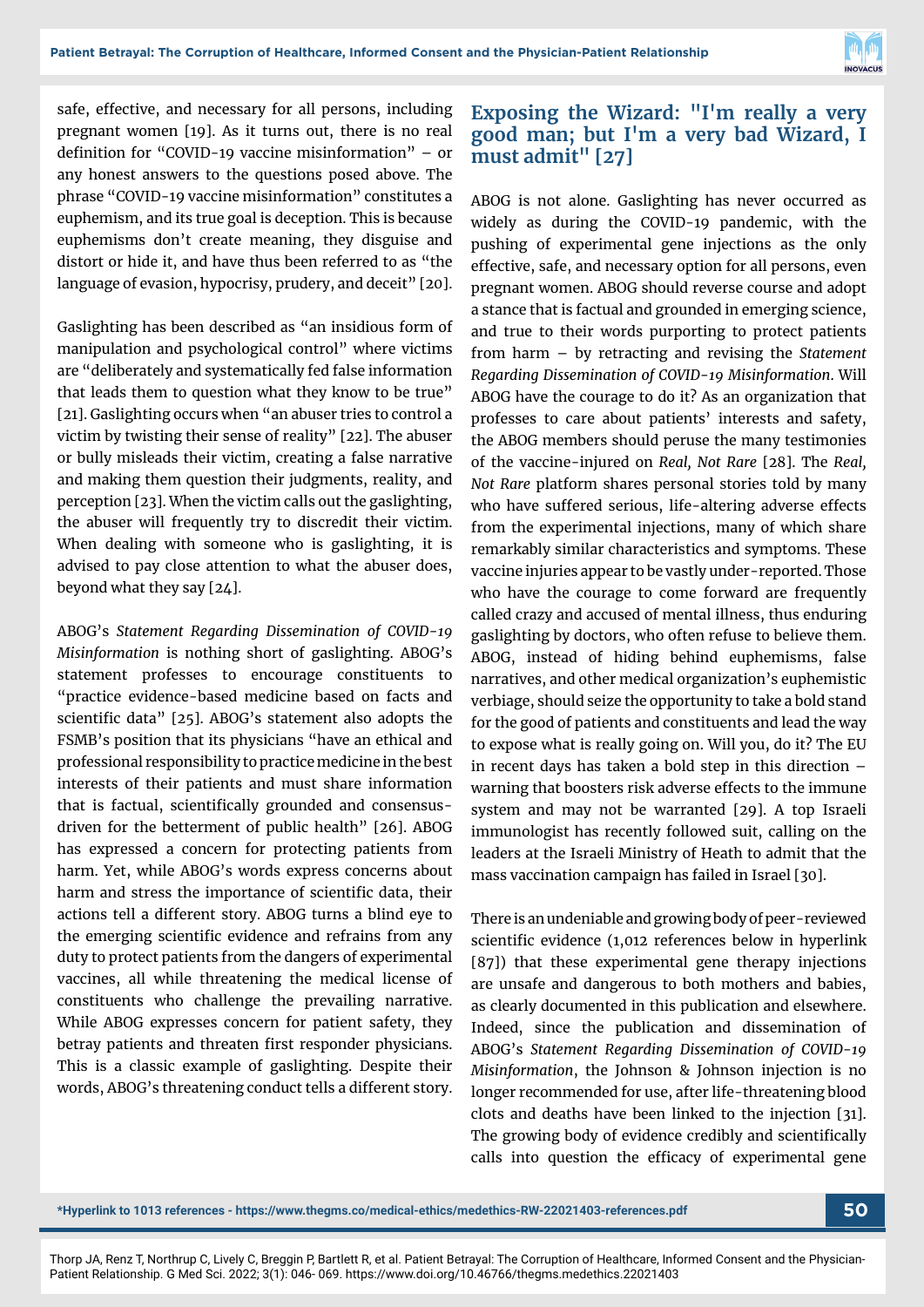

therapy. As unprecedented numbers of new infections now make painfully clear, the experimental injections are proving to be wholly ineffective at preventing infection of the Omicron strain, the current dominant strain in the US. Multiple recent studies indicate that the vaccinated are more likely to be infected with Omicron than the unvaccinated (negative efficacy). For example, numbers in a recent study from Denmark now show persons who received the experimental injections are up to 8 times more likely to develop Omicron than those persons who did not.32 Multiple independent studies indicate that the more one vaccinates, the more one becomes susceptible to COVID-19 infection [32, 33]. Recent studies also suggest that COVID-19 gene therapy causes more COVID-19 cases per million and more deaths per million associated with COVID-19 [34]. Studies which show the experimental injections to be neither safe nor effective, but outright dangerous, are almost too numerous to count. The brave testimonies of vaccine-injured patients on such sites as on *Real, Not Rare*, are heartbreaking [28]. To continue to require your constituents to push experimental COVID-19 gene therapy injections on patients without considering mounting evidence that they are neither safe nor effective is ignoring science and placing patients in grave danger. ABOG's narrative that the experimental injections are safe and effective in the face of such evidence amounts to an egregious false representation and an intentional failure to disclose the truth to patients.

If ABOG truly cared about encouraging the practice of "evidence-based medicine based on facts and scientific data" and "acting in your patients' bests interests" – as it claims in its *Statement Regarding Dissemination of COVID-19 Misinformation* – then it would retract its statement and the threats issued to its constituents. ABOG would welcome and consider emerging science, which includes independent, unbiased scientific data which legitimately question the safety and efficacy of the gene therapy injections. ABOG would be willing to challenge the prevailing stakeholder consensus (but false narrative) that the experimental injections are safe, effective, and necessary. For ABOG to do any less than this, while at the same time professing to care about science and patient safety, is nothing short of gaslighting. It is dishonest and unethical, to say the least.

## **Let's Work Together to Change Course**

It is our desire to work with, not against ABOG, and assist to reverse the disastrous course that has been taken.

ABOG's current course, if it remains unchanged, is headed for extreme and unparalleled disaster with innumerable human lives at stake. We would offer our services on a *pro bono* basis. We could begin to work together through these pressing issues that have threatened the care of women of reproductive age, pregnant women, and their babies.

Two main issues require immediate attention that would be best addressed in a formal statement to constituents. First, the *Statement Regarding Dissemination of COVID-19 Misinformation* published on the ABOG website and circulated to ABOG's 22,000 plus specialists and subspecialists in September 2021 needs to be formally retracted. Second, ABOG needs to immediately recommend specifically *against* the vaccine in pregnancy until there are long-term safety data in the offspring of the pregnant women who have already received the injections. Experimental gene therapy in pregnancy is extremely radical and without historical precedent. It is completely unnecessary, as there are much safer alternatives. To push the experimental injections violates our Hippocratic oath of informed consent and *Primum Non Nocere*.

Perhaps it was not your intent to issue unethical threats, gaslight, and act in contravention of mounting medical and scientific evidence which casts serious doubts on the safety and efficacy of the experimental gene therapy injections. Perhaps it is not your desire to intentionally mislead and harm patients and their pre-born babies, or to destroy informed consent and the sanctity of the doctor-patient relationship. As long-standing supporters of these distinguished organizations, the authors find it difficult to believe that ABOG created the language contained in your *Statement Regarding Dissemination of COVID-19 Misinformation*. Perhaps not coincidentally, this same language appeared and was published almost simultaneously by FSMB.org, ABMS.org, the Association of Colleges of Nursing (AACN.org), multiple other ABMS boards, the AMA, SMFM, ACOG, governmental and private organizations with ties to the pharmaceutical industry, the pharmaceutical industry itself, "Big Tech" companies, the mainstream media, multiple medical journals, insurance companies, and many others who have a financial or other stake in pushing the experimental gene therapies. For lack of a better term, we have collectively labelled the forgoing as a CARTEL, as this best describes the blatant conflicts of interest and collusion which lie at the heart of this language. If ABOG is truly "acting in patients' best interests,"  $-$  as it proclaims to do  $-$  it should be fully

**\*Hyperlink to 1013 references - https://www.thegms.co/medical-ethics/medethics-RW-22021403-references.pdf 51**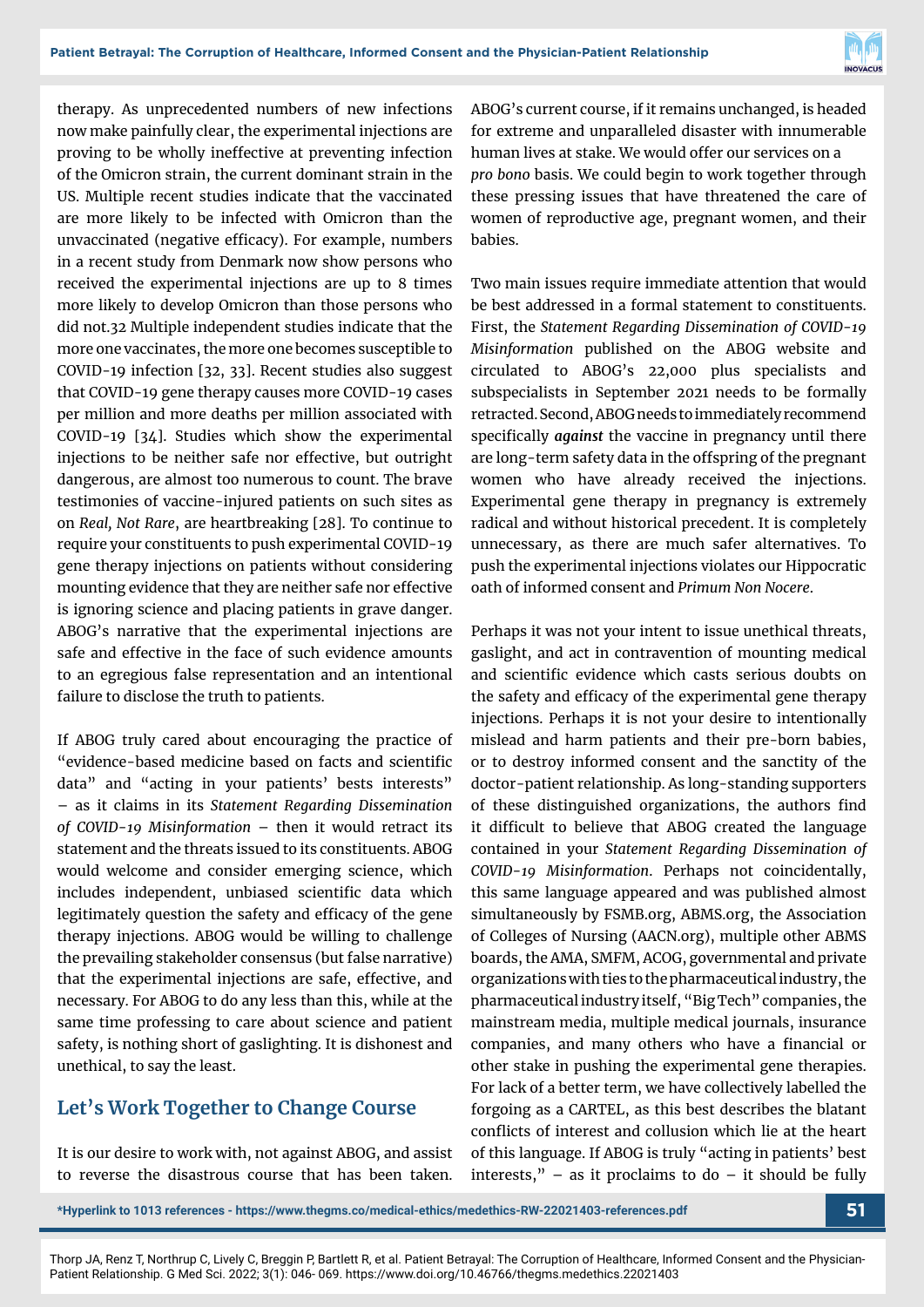

committed to the health of its pregnant patients, not serving the interests of the pharmaceutical industry or any other organization. It was and is your responsibility to resist and oppose this inappropriate language that was most likely pressed upon you by ABMS, FSMB and others.

#### **"Toto, it Looks Like We're Not in Kansas Anymore"**

ABOG's narrative is *not* evidence based. It was incumbent upon ABOG to have demanded safety studies with long term outcomes *prior* to issuing their threatening language. It is not incumbent upon the vulnerable and innocent to prove that they have been harmed. ABOG is not aligned with the truth and is forcing a false narrative. If no change is made, ABOG and its members may ultimately be responsible for killing and injuring many more than they already have. ABOG has implemented a dangerous retrovirus gene therapy in pregnancy and in women of reproductive age with zero credible studies conducted on whether it is safe.

ABOG is responsible for multiple OB/GYN and Maternal Fetal Medicine "experts" who have no justification to push ABOG's dangerous COVID-19 retrovirus gene therapy in pregnancy and in women of child-bearing age all over the US and the world. Any attempt to engage in informed consent and/or challenge the ABOG narrative comes with the very real risk of damaged professional careers and irrevocably lost livelihoods. Indeed, a National Townhall Meeting of two local maternal fetal medicine physicians took place recently in Indianapolis, IN with the sole purpose of pushing ABOG's stance of using the experimental gene therapy in pregnant women and children across the nation. Both young MFM physicians had a combined clinical/publication experience of only a small fraction of that of any one of the veteran health and law professionals who have authored this analysis and letter [35]. Yet none of us who opposed their faulty and dangerous recommendations were allowed to participate or to challenge and balance their absurd and dangerous claims and recommendations. There are so many of ABOG's puppets doing the same thing as the Indiana Maternal Fetal Medicine physicians did because of professional threats which ABOG has placed on their careers. ABOG should be held accountable for their unethical threats, likely malfeasance and potential fraud.

The threats that ABOG circulated to all their specialists and subspecialists have resulted in the promotion of the experimental gene therapy injections in all women of reproductive age and pregnant women, with extremely serious consequences. There are multiple independent sources all over the world that have observed significant increases in miscarriage (spontaneous abortion), fetal death, fetal malformation, severe placental inflammation, severe IUGR, neonatal demise, infant demise, permanent newborn/infant/child chronic autoimmune diseases, permanent immune deficiency syndromes, chronic permanent CNS diseases and chronic cognitive impairment, seizure disorders, neonatal / infant cancers, opportunistic infections, and many other disastrous consequences. The three DOD Whistleblowers just recently brought forth by attorney Thomas Renz in a Senate Sub-Committee with Senator Ron Johnson disclosed the significant increase in pregnancy complications, deaths and catastrophic vaccine injuries due to the experimental gene therapy, with a 269% increase in myocardial infarction, a 291% increase in Bell's palsy, a 156% increase in congenital malformations for children of military personnel, a 471% increase in female infertility, 300% increase in cancer diagnoses, and a 1000% increase in neurological issues [36]. It should be understood that anyone who recommended this extremely dangerous experimental gene therapy in all pregnant women, in the absence of any safety data, bears the responsibility for these disastrous consequences. It is not incumbent upon anyone to prove severe adverse events; rather it was incumbent upon ABOG to prove safety before pushing this extremely dangerous experimental gene therapy in pregnant women.

Drs. Robert Malone and Geert Vaden Bossche and Pfizer's own documents state that the lipid nanoparticles (LNP's) with their mRNA cargo are distributed to the entire body and pass through the blood brain barriers, the placental barrier, and the fetal blood brain barriers, and concentrate in the ovaries [37]. Drs. Byram Bridle, Robert Malone, and Bret Weinstein review the FOIA data obtained by the Japanese Pfizer biodistribution study and confirm concentration of the LPN's in the ovaries. The original Pfizer document can be downloaded from this site [37]. Schadlic and coworkers [38] observed concentration of LNP's in the ovaries studied across different mouse species and also in Wistar rats. They warned that accumulation of LNP's in the ovaries pose an important and neglected toxicity issue in humans. Concentration of LNP's in maternal, fetal, and newborn ovaries indeed poses a significant and potentially permanent multigenerational risk from this experimental gene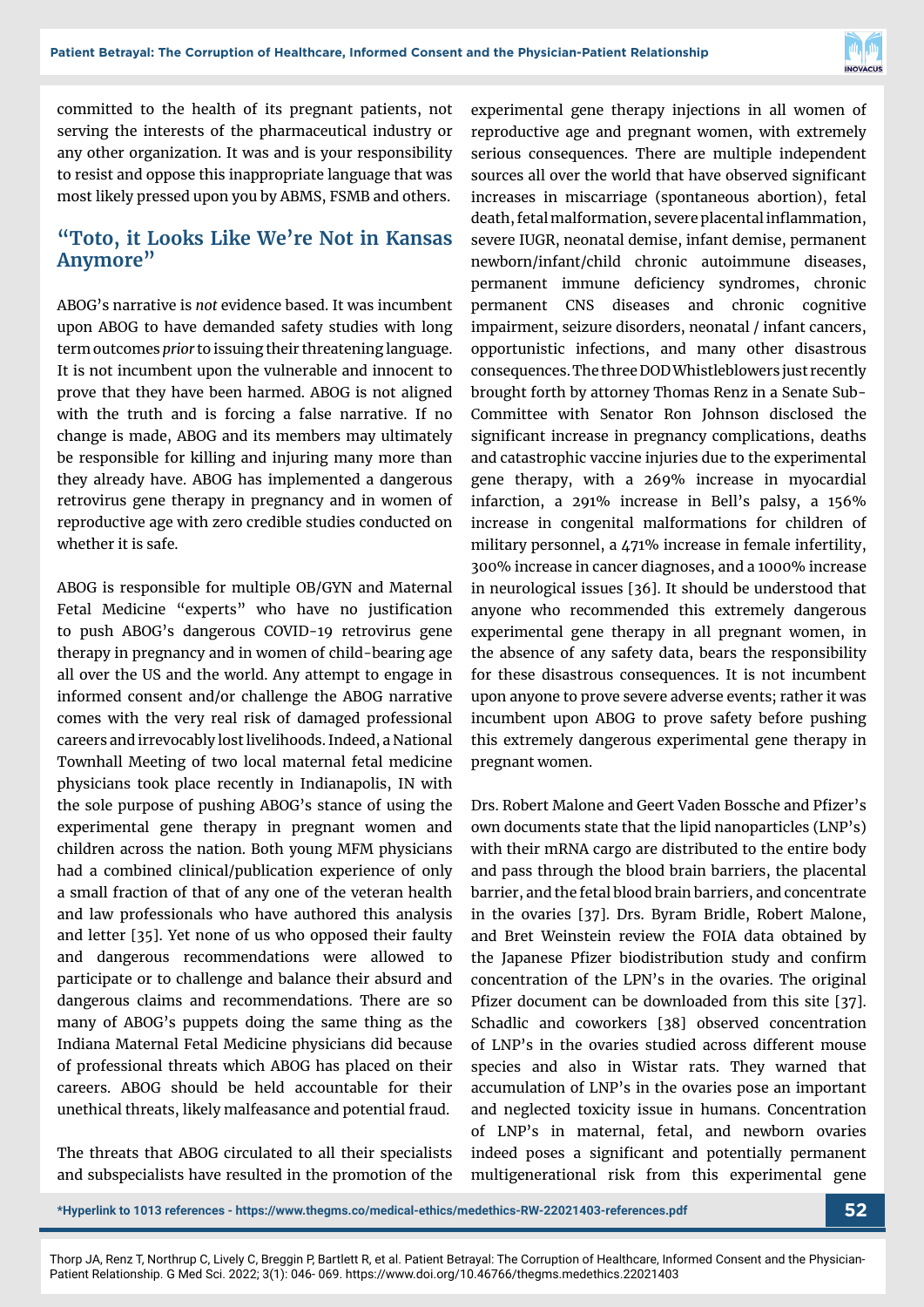

therapy. A female fetus possesses all its gametes (about 1 million ovum) in the ovaries before birth, and following the COVID-19 injections each ovum is exposed to these potentially poisonous LNP's containing the mRNA cargo. It is now widely known and understood that the COVID-19 "vaccine", which is an experimental gene therapy, works by inducing inflammation. *Yet, inflammation in the developing embryo and fetus is a hallmark for permanent damage, malformation, death, placental insufficiency, and potentially life long chronic diseases in the offspring, including severe immunological disturbances, disruption of the TOL7 and TOL8 receptors on cell membranes* [39, 40, 41]. The TOL receptors are responsible for immune surveillance and the suppression of cancers and opportunistic infections in the body including herpes, zoster, CMV, HPV, TB, toxoplasmosis and many others [42, 43]. Dr. Ryan Cole MD, a highly acclaimed pathologist, has noted a striking increase in cancers and opportunistic infections in all age categories, including extremely rare newborn and infant cancers [44]. Since the roll out of the experimental gene therapy there have been unprecedented numbers of stillbirths in the US, Canada, Scotland, Europe, and many other locations. Scott Davison, the CEO of OneAmerica insurance company, has noted all-cause death rates are up 40% in ages 18-64 years [45]. Scott Davison notes that even a 10% rate of increase is catastrophic for the insurance industry. Life insurance companies are warning that there are nearly 100,000 excess deaths per month happening in all age groups in the US which cannot be attributed to COVID-19 alone. How many of these deaths are caused by the experimental gene therapy?

It is important for all members of ABOG to recognize that they cannot defer guilt to ABMS, FSMB, the American Medical Association (AMA), the American College of Ob/ Gyn (ACOG), the Society for Maternal Fetal Medicine (SMFM), or any other medical organization. ABOG is responsible for all these consequences in pregnant women and women of childbearing age, since this is ABOG's jurisdiction. ABMS and FSMB do not dictate policy in pregnant women. SMFM, ACOG, and AMA have *no* authoritative action; their recommendations and threats are 'teethless'. This is ABOG's jurisdiction, not the jurisdiction of SMFM, ACOG, AMA or any other of the organizations, because they have no authority to threaten their constituents like ABOG has done. All blame for the mass casualties in women of reproductive age and in pregnancy can only lie with ABOG's decision promote this experimental gene therapy.

#### **The Importance of VAERS**

The Vaccine Adverse Event Reporting System (VAERS) alone has strongly signaled that the experimental mRNA gene therapy is dangerous. While perhaps not perfect, this data simply cannot be ignored, denied, or derided by ABOG or any other organizations or treating physicians. VAERS has served as a pharmacovigilance and safety surveillance tool, created as an outgrowth of the National Childhood Vaccine Injury Act of 1986 (the "Act") [46]. Administered by the CDC and FDA, VAERS [47] is part of an arrangement which provides legal immunity to pharmaceutical companies to encourage vaccine research and development [48]. Under the Act, pharmaceutical companies are given full immunity from tort litigation arising out of injuries and damages relating to vaccines. However, no immunity exists for acts of fraud or RICO violations. As the eyes and ears of patient care, physicians have an affirmative duty to report adverse events, and VAERS has been deemed "the front line" of vaccine safety. As the 2000 Committee on Government Reform noted:

*"The Act does require that physicians report—directly to VAERS or to the manufacturer—certain categories of serious outcomes defined for regulatory purposes as an event resulting in death, life-threatening illness, hospitalization, prolongation of existing hospitalization, or permanent disability."*

*"VAERS is intended to serve as the ''front line'' of vaccine safety, since this type of national reporting system can rapidly document possible effects and generate early warning signals that can then be more rigorously investigated in focused studies. VAERS is considered especially valuable in assessing the safety of newly marketed vaccines [49].*

Indeed, VAERS' own website states that VAERS "is especially useful for detecting unusual or unexpected patterns of adverse event reporting that might indicate a possible safety problem with a vaccine" [50]. Physicians serve a critical role in patient safety by virtue of this reporting system. Failing to take VAERS (the "front line" of vaccine safety) seriously, turning a blind eye to VAERS signal data, and/or pushing a false narrative in the face of VAERS evidence to the contrary, are grave offenses committed by those who took the oath, "first, do no harm." Such conduct violates VAERS' own stated primary objectives. Patients' interests have been eclipsed by the interests of the pharmaceutical industry.

**\*Hyperlink to 1013 references - https://www.thegms.co/medical-ethics/medethics-RW-22021403-references.pdf 53**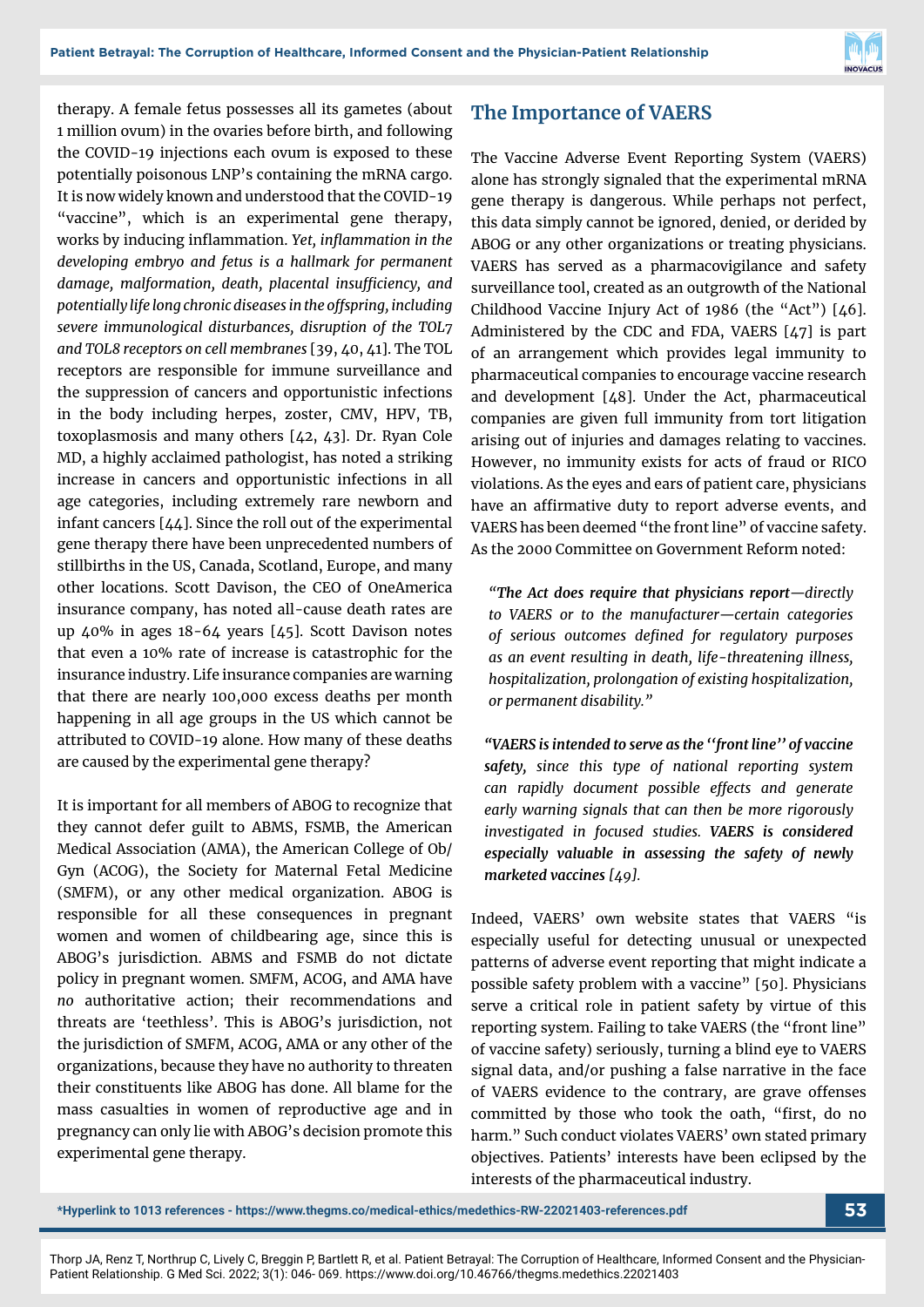

Pushing the false narrative that the experimental COVID-19 therapy is safe and effective in pregnancy, when VAERS data and other emerging data clearly signals otherwise, constitutes a great and tragic ethical and moral failing by the entities tasked with governing the licensure and certification of physicians serving on the front lines of patient care and safety. The false narrative ignores the emerging data and is not faithful to ABOG's mission to "facilitate continuous learning to advance knowledge, practice, and professionalism in women's health". Pressuring constituents to tell only the false narrative prevents them from disclosing to their unsuspecting patients that the safety of the experimental COVID-19 injections has been called into question. It asks frontline physicians to betray their pregnant patients by misrepresenting, omitting, and hiding information that is relevant and material to the patients' safety and ability to give informed consent. It is reasonable to ponder whether such conduct could expose physicians and/or physician governance entities – such as ABOG, ABMS, FSMB, SMFM, AMA, AACN, ACOG and others – to legal and/or even criminal liability at some point in the future. There is no blanket immunity for any person or entity  $-$  be it ABOG, ABOG's staff, physicians, or even pharmaceutical manufacturers – for conduct that amounts to fraud.

#### **The VAERS Data Has Signaled Warnings that Can No Longer be Ignored**

CDC and FDA have been privy to this data since it was reported to the authorities on April 30th, 2021. The experimental "vaccine" should have been removed from the market that very day, or arguably in December of 2020 when Pfizer was aware of hundreds of deaths. Dr. Nagase has strongly urged all pregnant women who received this experimental treatment to bring civil litigation against their obstetricians and all VAERS has shown that the experimental COVID mRNA gene therapy injections have proven to be harmful by any modern safety standards traditionally applied to other vaccines [51]. The "5/50 rule" has always been a "rule of thumb"; if there are 5 deaths associated with a drug, vaccine, or device then a black box warning is issued; if there are 50 deaths the product is immediately removed from the market. Hundreds of examples of this FDA removal process are readily available [52]. Why has ABOG now ignored these long-held safety monitors? There are multiple reports from all over the world reporting an increase in fetal deaths, neonatal deaths, and infant deaths. The Scottish data documents a 25% increase in infant deaths [53]. Dr. Daniel Nagase reviewed Pfizer's own internal data between December 1, 2020 to February 28, 2021. This Pfizer data was released to the Governmental authorities on April 30th 2021. This document was obtained by the Freedom of Information Act (FOIA) by the Public Health and Medical Professionals Transparency Organization [51]. Pfizer reported their experimental gene "vaccine" was administered to 274 pregnant woman and among them there were 75 (27%) serious adverse clinical events. The FDA and CDC authoritative agencies that have recommended it [50]. The Pfizer report obtained by FOIA may be downloaded from this site [51].

There are numerous plausible mechanisms by which the COVID-19 "vaccination" can have adverse effects on women of reproductive age and pregnant women. The placenta is an autonomous and transient organ essentially aimed at mediating nutrient and gas exchange between mother and fetus during intrauterine life [54- 56]. Many mammalian species including the human have a hemochorial placenta that is a crucial process of placental morphogenesis in the fusion of the embryonic trophoblastic cells into a multinucleated layered cell called syncytiotrophoblast; this constitutes the main materno– fetal barrier in direct contact with maternal blood and fulfils essential trophic exchange functions [54-56]. In situ hybridization of human placental tissue using an MFSD2-specific probe unambiguously demonstrates receptor expression at the level of the syncytiotrophoblast, again consistent with a role in placenta morphogenesis [57]. Syncytin is an essential protein in the development of the placenta and its subsequent function to support normal fetal growth and development. Syncytian-1, an endogenous retroviral protein, triggers the activation of an inflammatory process [55] and this is known to cause disastrous consequences in the embryo, fetus and newborn. It is also known to be associated with psychiatric illness including schizophrenia [58]. Concerns about the experimental gene therapy are plausible evidence that the spike proteins in the mRNA "vaccines" trigger an immune reaction against syncytin, thus potentially causing menstrual irregularities, miscarriage, stillbirth, fetal malformation, neonatal death and chronic disease in the offspring. It was incumbent upon ABOG to have ruled this out before their unethical threats to destroy their constituents' careers if they do not collude with ABOG's false narrative.

Indeed, ABOG's false narrative is being unraveled as we speak along with the rest of the CARTEL supported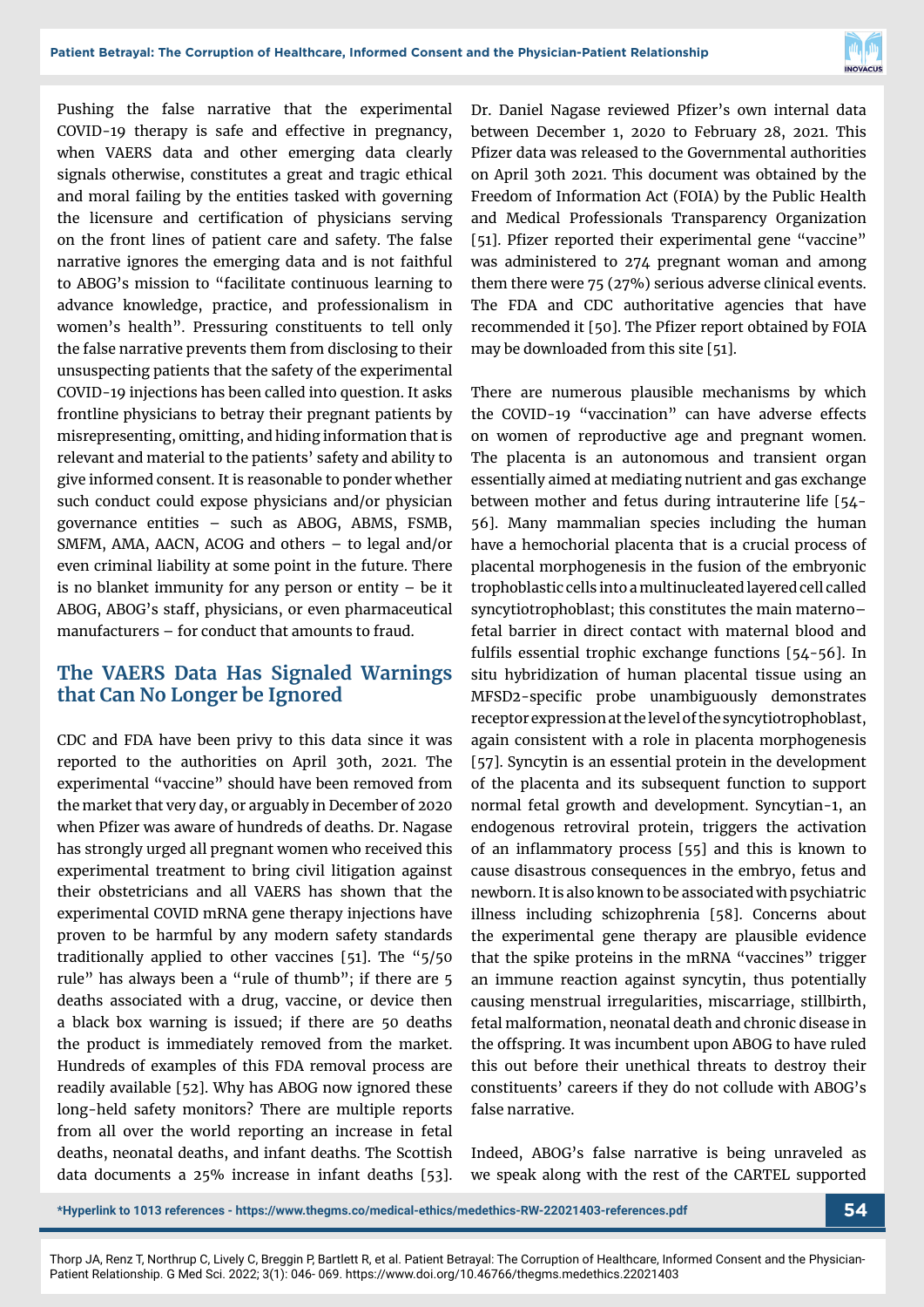

by their "experimental medicine" façade [59]. At first glance, the data from Rambam hospital in Haifa, Israel are reassuring [60]. Upon closer scrutiny Dr. Jessica Rose and Josh Guetzkow note that this data from Rambam hospital in Haifa reveal a stillbirth, miscarriage and abortion (SBMA) rate of 6% among women who never received a COVID-19 vaccine, compared to 8% among women who were vaccinated with at least one dose (and never had a SARS-Cov-2 infection). They found a statistically significant odds ratio of 1.36 (CI 1.0-1.9) of having a stillbirth, abortion, or miscarriage if you are vaccinated [61]. The SBMA rate among vaccinated women was nearly 34% higher than that rate among unvaccinated women. This difference is statistically significant at the 95% confidence interval based on a Chi-square test of significance [61].

There is currently no scientific data to support the use of mRNA gene therapy treatment during pregnancy. None. The long-term outcomes are unknown. Karrow et al. note that animal models suggest significant concerns for the use in pregnancy [62]. In their review of COVID-19 vaccine reactions in humans, they include among symptoms injection site erythema, pain, swelling, fatigue, headache, fever, and lymphadenopathy. For pregnant women who receive the shot, the inflammatory effect in of itself may be sufficient to adversely affect fetal/neonatal development. In their review, they have explored components of the first-generation viral vector and mRNA COVID-19 vaccines that are believed to contribute to adverse reactions, and which may negatively impact fetal and neonatal development [62].

## **Criminal Corruption of Science?**

The *New England Journal of Medicine* article [63, 64] demonstrates zero safety of the COVID-19 vaccine in pregnancy. The v-safe (surveillance system) procurement of data is irrelevant, unreliable, and has never been validated as an accurate tool. The longitudinal study in this very poorly done study lasted less than 10 weeks, while pregnancy lasts for 40 weeks. The data was subsequently challenged for publishing erroneous miscarriage rates. It included pregnant women given the experimental gene therapy after 13 weeks while the authors defined miscarriage as less than 13 weeks. The authors clearly stated that a "total of 700 participants (84.6%) received their first eligible dose *in the third trimester*", and later, that a "total of 96 of 104 spontaneous abortions (92.3%) *occurred before 13 weeks of gestation".* The correct rate of spontaneous miscarriages among women vaccinated in the first 13 weeks of their pregnancy was not 12.6% but over 80%. It is difficult to believe that this was not purposeful data manipulation. There was absolutely ZERO newborn follow up which is inconceivable; and this fact alone irrefutably contradicts the authors' claim that the investigational gene therapy is safe in pregnancy. This potentially fraudulent publication was pointed out to the *New England Journal of Medicine* and should have been retracted. But only a minor, one paragraph "invisible" correction was made, which was buried inconspicuously in the journal. Like the completely fraudulent hydroxychloroquine study from *The Lancet*, [9] the damage was irreparable as it promoted mass vaccination in pregnant women [63, 64].

The fact that ABOG would recommend this "vaccine" in pregnancy is an abomination and may well be the greatest disaster in the history of obstetrics. However, ABOG's reckless abandon of the scientific method is clearly a strategy shared by Dr. Eric Rubin, Editor in Chief of the *New England Journal of Medicine*. Rubin had the unethical audacity, at the FDA advisory committee, to vote in favor of administering the "vaccine" to children ages 5-11 and is quoted on public record as stating the following: "We're never going to learn about how safe the vaccine is until we start giving it" [65]. This is absolutely the antithesis of the scientific method. At least Rubin was transparent in this case. In the case of pregnant women, he simply advocated the "vaccine" under his false safety pretense stamped with the seal of *the New England Journal of Medicine*. Whistleblower Paul D. Thacker in the November 2021 *British Medical Journal* exposes major flaws in Pfizer research including manipulation of data, unblinding of the "blinded data", and many others [1]. Given the obvious bias of the editor in chief of the *New England Journal of Medicine* and his reckless behavior in the scientific method, one must speculate as to the relationship between his journal and Big Pharma.

#### **Safe Effective Treatments Falsely Demonized**

The mainstream medical journals have become increasingly corrupt in the last few decades because of unethical entanglements involving Big Pharma, governmental agencies, industry and politicians. How is it that *The Lancet* published a manuscript with the lead author from Harvard, that consisted of completely fraudulent data [9]? It was not manipulated data; it was *completely falsified* for the specific political purpose of doing a

**\*Hyperlink to 1013 references - https://www.thegms.co/medical-ethics/medethics-RW-22021403-references.pdf 55**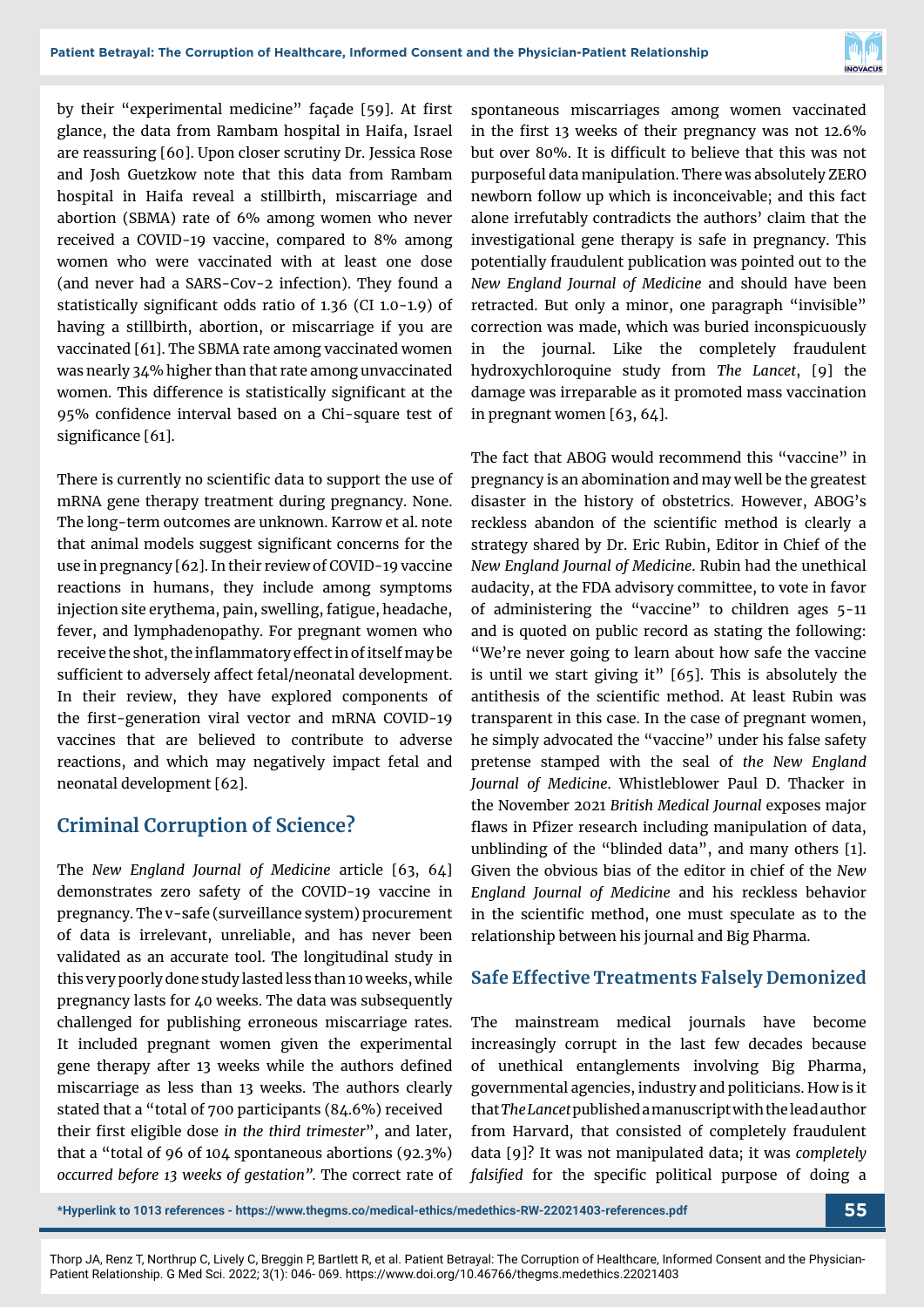

"hatchet job" on hydroxychloroquine [9]. *The Lancet* got caught red-handed and was forced to retract the article, yet Mehra the lead author and Harvard professor was not punished. The *New England Journal of Medicine*, similarly appear to have bias with inappropriate publications misrepresenting data suggesting inappropriate entanglements with Big Pharm [1, 9]. Ironically ABOG threatens to destroy their constituents' livelihoods if they spread "misinformation"? This represents the height of hypocrisy, and it is egregious. Why did *The Lancet* publish this completely fraudulent article? Evidently, they wanted to eliminate an extremely safe and effective drug for the early treatment of COVID-19 so that Big Pharma (and the journals?) could make trillions of dollars on the fraudulent experimental gene therapy.

#### **Safe and Successful Alternative Protocols**

There are thousands of physicians around the world that have treated millions of severe outpatient COVID-19 patients with early, effective, and safe options utilizing a variety of vitamins, supplements, ivermectin, hydroxychloroquine, azithromycin, doxycycline, steroids, and other safe repurposed medications. Dr. Peter McCullough arguably the most well-studied and published physician in the State of Texas and author of over 600 peer-reviewed publications, has championed the safe and effective use of early outpatient treatment for COVID-19, including hydroxychloroquine, ivermectin, and other vitamins, supplements, and repurposed drugs [66-69].

Dr. Benjamin Marble [70] is the Founder of MyFreeDoctor. com. His group is the first physician entity to use early treatment in outpatient COVID-19 patients in all 50 states using a regimen like the McCullough protocol. Marble has a 99.99% success rate in treatment of over 150,000 COVID-19 patients. Similar outcomes have been achieved with many millions of other COVID-19 patients all over the world, including by Drs. Pierre Kory and Paul Marik [71, 72], Vladimir 'Zev' Zelenko [73], Karen Ried [74], Deborah Viglione [75-77] and many others. A meta-analysis of 78 studies using ivermectin for the early treatment of COVID-19 shows a significant 64% improvement [78].

#### **Must-read Exposés: Get Informed**

Peter R. Breggin MD is a Harvard-trained psychiatrist and former Consultant at National Institute of Mental Health (NIMH) and for the FAA. He is known as "The Conscience of Psychiatry" for his many decades of successful efforts to reform the mental health field. Dr. Peter Breggin and Ginger Breggin published a NYT best-selling book outlining the extensive success of early outpatient treatment for COVID-19. Their book, "*COVID-19 and the Global Predators: We are the Prey"*, investigates and chronicles detailed timelines for communications and patents that provide irrefutable evidence for the genesis of this pandemic [79]. Robert F. Kennedy Jr. also published a NYT best-selling book, "*The Real Anthony Fauci*", which outlines the very high success rates of early outpatient treatment for COVID-19. Kennedy too documents the communications and evidence of the extremely corrupt governmental agencies, Big Pharma and Dr. Fauci [80]. Dr. Brian Tyson, MD and Dr. George Fareed MD also published a book, "*Overcoming the COVID darkness: How two Doctors Successfully treated 7000 Patients*", outlining their very successful early outpatient treatment of COVID-19 [81].

Had the CARTEL not mocked, derided, threatened, censored, and persecuted the health professionals who offered early outpatient treatment, well over 80% of the deaths and hospitalizations in the US could have been prevented since the onset of the pandemic. Hydroxychloroquine has been used for 85 years with an estimated billion of doses dispensed and has a higher safety profile than aspirin or acetaminophen. Obstetricians, Rheumatologists and Maternal Fetal Medicine physician specialists have used hydroxychloroquine for over 40 years in pregnancy without any adverse effects or teratogenicity noted. Hydroxychloroquine, in contrast to the experimental gene therapy, is extremely safe and efficacious in prophylaxis against COVID-19 in pregnancy in the appropriate dosage.

Dr. Bhakdi Sucharit and Dr. Arne Burkhardt, in their YouTube video, "Doctors for COVID Ethics", unequivocally document how the unexpected deaths in Germany are caused by the experimental gene therapy, not by any other causes. As Sucharit explains, death is caused by the autoimmune "self-attack" of T killer lymphocytes in all organs systems throughout the body. Sucharit states emphatically that all the gene-based vaccines are killing the young and the old [82].

The Omicron variant exposes the major flaws in all the COVID-19 "vaccines". The so-called vaccine does NOT have positive efficacy; it has NEGATIVE EFFICACY [83]. It

**\*Hyperlink to 1013 references - https://www.thegms.co/medical-ethics/medethics-RW-22021403-references.pdf 56**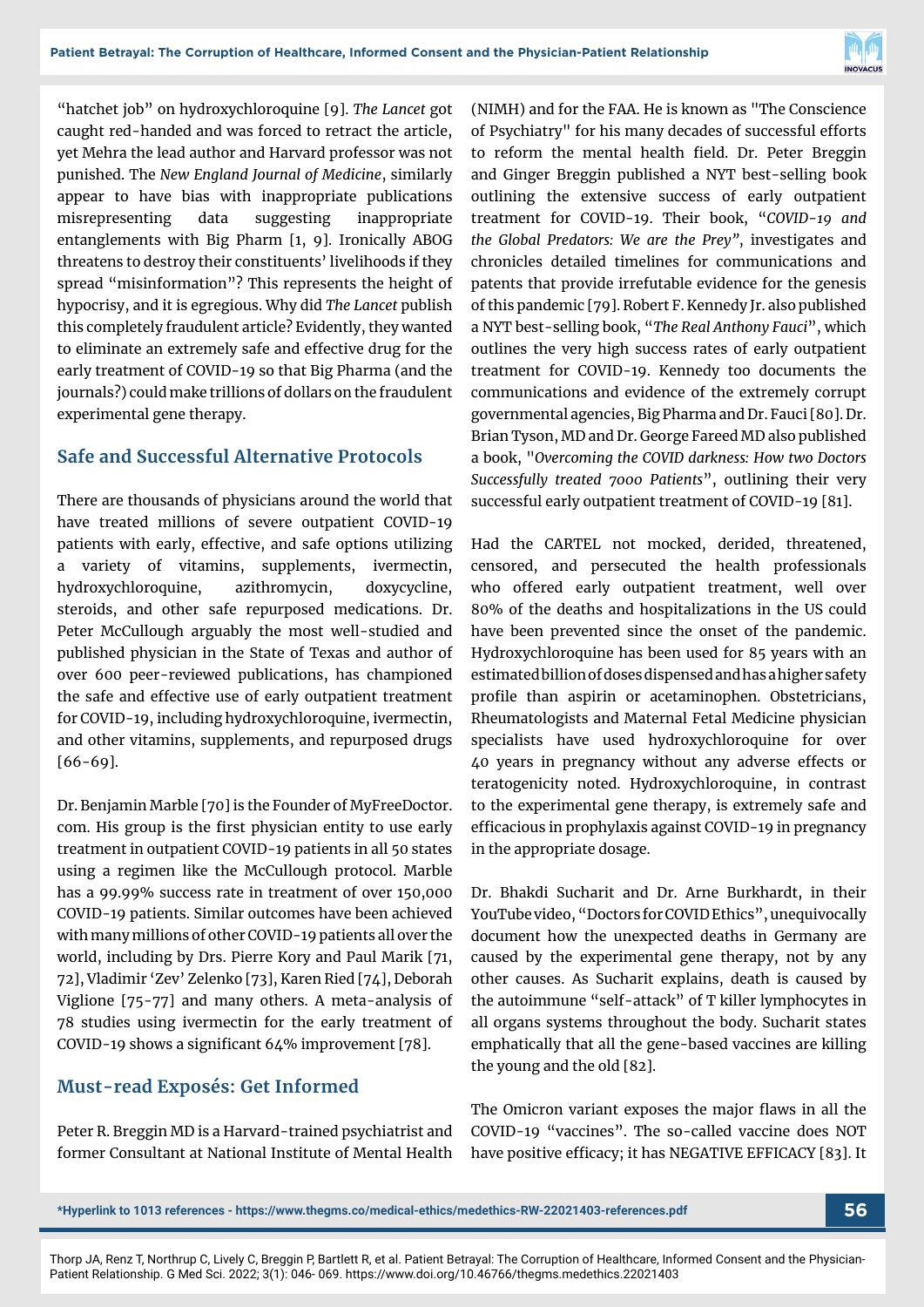

increases viral loads, transmissibility, and increases the risk to those vaccinated. This is a disease of the vaccinated, NOT the unvaccinated. The most vaccinated countries in the world and states in the USA have the highest case rates of COVID-19. How is it that the entire USA NAVY ship, the USS Milwaukee, had 100% of its crew vaccinated and then became completely disabled because of a massive COVID-19 outbreak [84]? How is this possible? The false narratives have fallen apart right in front of everyone's eyes and ABOG is in denial, continuing to force its puppets to push the "vaccine", even in pregnancy.

#### **The Overwhelming Evidence**

In just 12 months from deployment of the COVID-19 "vaccines" the authors have reviewed 1,013 peerreviewed studies published in medical journals referenced in the hyperlink below [87]. This has never occurred in the history of medicine for any drug, vaccine or medical device. We would encourage ABOG staff and examiners to review all these studies [84], and read the three books [79-81]. The resources and references cited here lead to no other conclusion than that the COVID-19 experimental gene therapy injections are dangerous in the population at large, and particularly for women of reproductive ages, pregnant women, and their offspring. The dangers of the COVID-19 experimental gene therapy are evident. ABOG must acknowledge the facts and retract their September 2021 threats. We and ABOG must make a strong public statement regarding the risks of this experimental gene therapy injection in women of reproductive age and in pregnancy, as a matter of ethical due diligence.

**\*Hyperlink to 1013 references - https://www.thegms.co/medical-ethics/medethics-RW-22021403-references.pdf 57**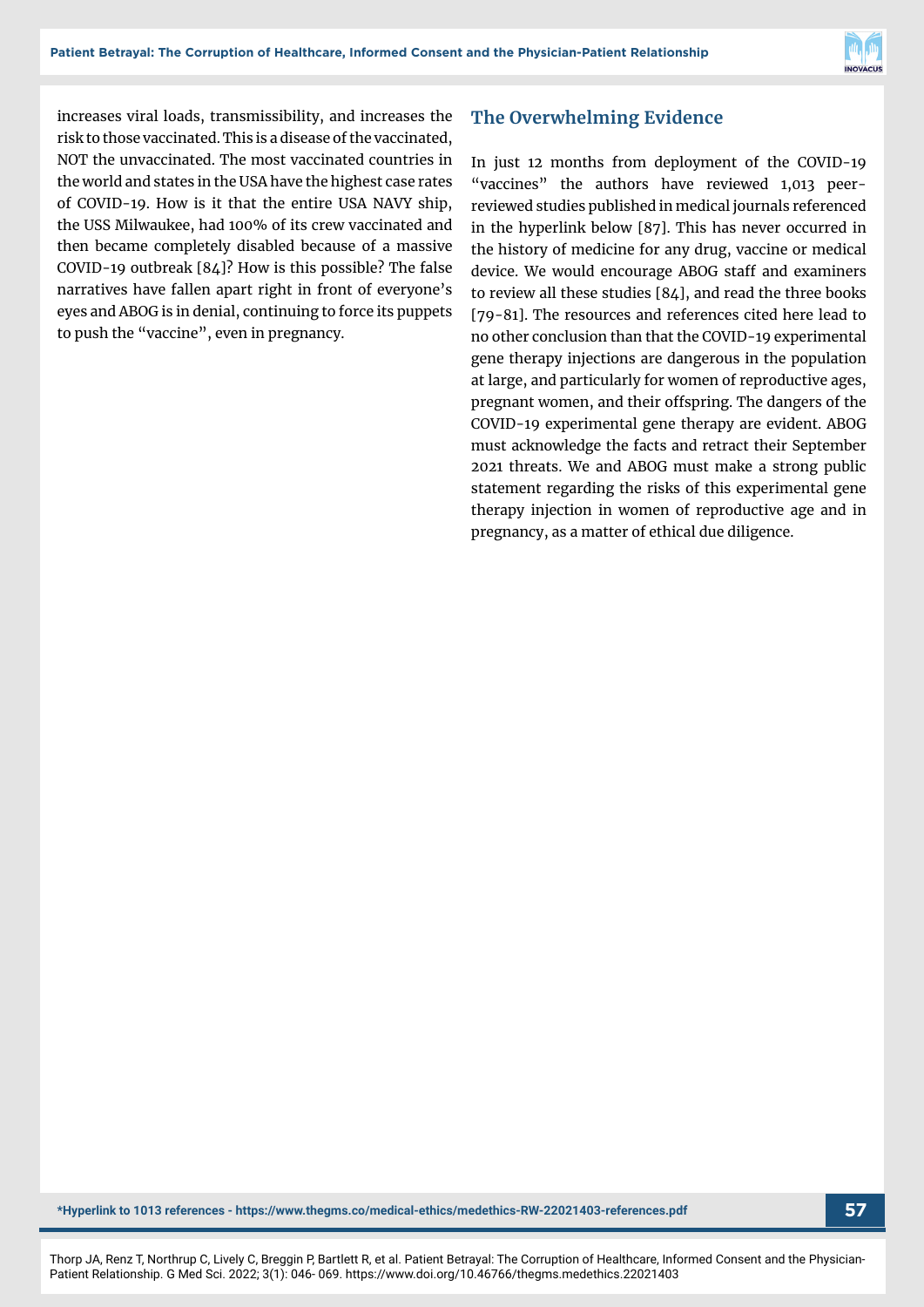

*The authors welcome debate with anyone in ABOG in a public forum or recorded on Zoom for public viewing. Moreover, some of us have offered to debate anyone in the world on this topic and have had no one challenge us for over a year, only engaging in ad hominem attacks. Having been vaccinated and pro-vaccine, Steve Kirsch saw multiple inconsistencies, delved into the science, and completely reversed his course based upon his own extensive research. He resigned from his highly successful career and now is one of the intellectual leaders of truth fighting against the false narrative of ABOG and the rest of the CARTEL. Steve Kirsch is the model of a true academician and scientist with impeccable intellectual integrity. He exhaustively publishes and interviews experts on his platform and he has offered \$1,000,000 US currency to anyone in the world that will debate him. Yet, ABOG and others have not yet taken him up on the challenge – perhaps they fear they would be exposed as liars and possibly as criminals. ABOG is the creator of this perfect storm that will eclipse the disasters of diethyl stilbesterol (DES) and thalidomide, and make them look prenatal vitamins.*

*We urge you to cease and desist in ABOG's potentially criminal and lethal deceptions. We urge you to join us in taking moral action to reclaim allegiance to the truth, to justice, to professional integrity and trustworthiness.*

*We thank you very much for your time, consideration, and PROMPT resolution of this matter. Sincerely, James A. Thorp MD, Ob/Gyn & Maternal Fetal Medicine, Gulf Breeze, FL Thomas Renz JD, Freemont, OH Christiane Northrup MD, Ob/Gyn, Women's Health and Wellness, VT Charles Lively MD, Ob/Gyn, Odessa, TX Peter Breggin MD, Psychiatry, Ithaca, NY Richard Bartlett MD, Emergency Medicine, Midland, TX Neil Karrow MD, Professor of Immunology, Department of Animal Biosciences, University of Guelph, Guelph, Ontario. Canada Steve Kirsch SM, SB in EECS, Los Altos Hills, CA James Welsh JD, Pittsburg, PA Phil Euell JD, Miami, FL Ryan Cole, MD, Pathologist, Boise, ID Jeff Childers JD, Tallahassee, FL Bryan Ardis DC, CEO Ardis Labs, Dallas, TX Benjamin Marble MD, Family Medicine, Founder and CEO of MyFreeDoctor.com, Fort Walton Beach, FL Eric Feintuch DC, New York, NY Daniel Nagase MD, Emergency Medicine, Canada Richard Urso MD, Ophthamology, Houston, TX Paul E Merik, MD, Pulmonary and Critical Care, American Front-Line Physicians Peter A. McCullough MD MPH, Dallas, TX.*

**\*Hyperlink to 1013 references - https://www.thegms.co/medical-ethics/medethics-RW-22021403-references.pdf 58**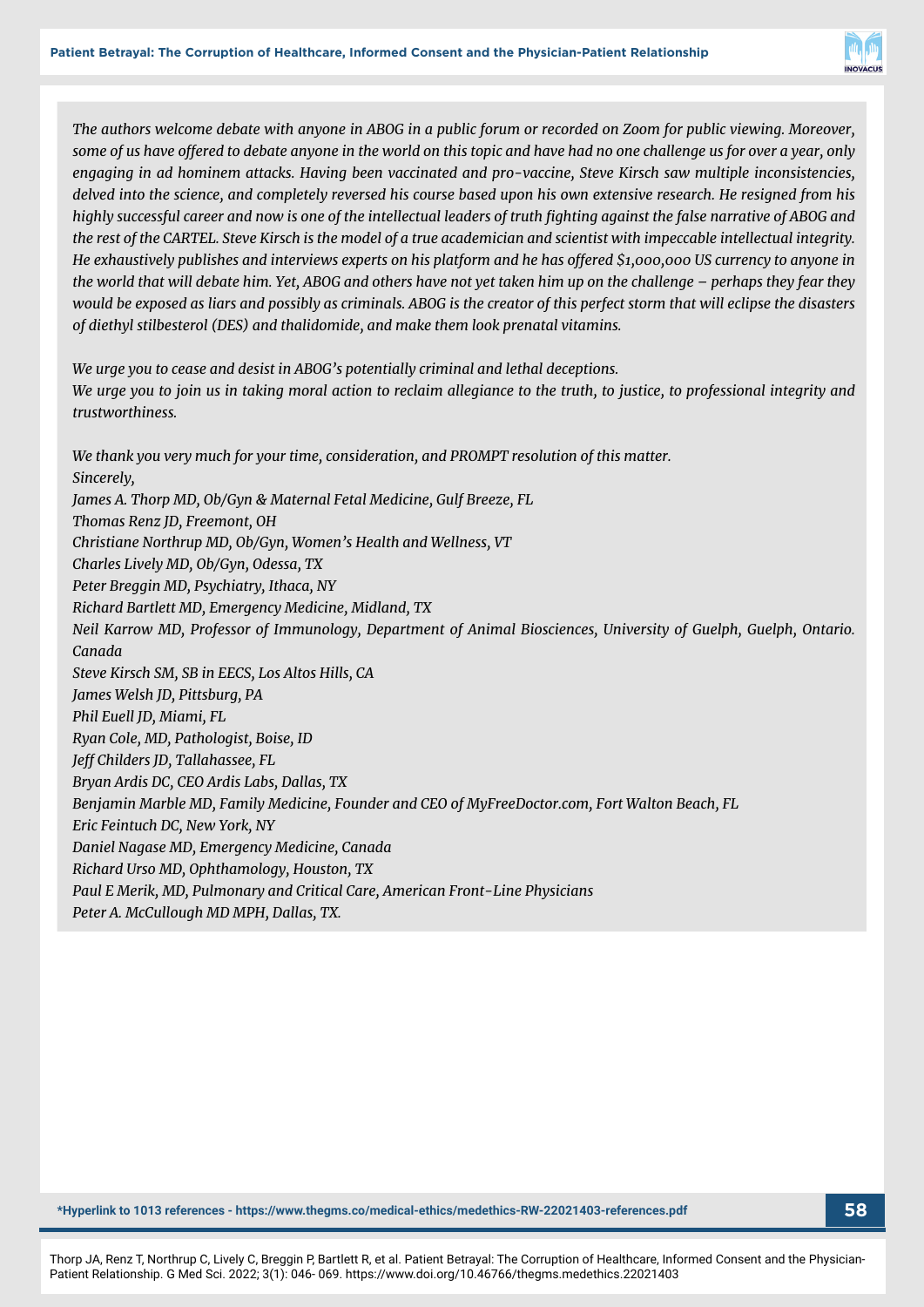

#### **Summary**

For 32 years, VAERS has served as an early warning and pharmacovigilance system for the vaccine industry. In past mass vaccination programs when 25-50 deaths became associated with a vaccine, it was summarily withdrawn from the market. In 1976 the swine flu vaccine was swiftly removed from the market when there were only 25-50 deaths. At the turn of the century the rotavirus vaccine was immediately removed from the market when a few cases of intussusception were reportedly associated with the vaccine. Yet there have been over 22,000 deaths associated with the COVID-19 vaccine, as reported by VAERS. According to their own website, VAERS receives reports for only a small fraction of actual adverse events, so the actual number of deaths is likely much, much higher, over a million. ABOG and others overseeing the implementation of the "vaccines" have roundly ignored the emerging data from VAERS and from many other sources. A striking association between vaccine administration and adverse pregnancy outcomes is observed using the VAERS data through medalerts.org as represented below in Figures 3-6. There are at least three independent and verifiable sources that document severe complications from the experimental gene therapy in pregnancy: the VAERS data source, the DOD Whistleblower physicians' testimonies [36], and from Pfizer's own internal document [50]. There are many more reports from elsewhere in the world.

In a November 2020 editorial, executive editor of The *British Medical Journal* Dr. Kamran Abbasi wrote: "Polarization of science was enthusiastically deployed by some of history's worst autocrats and dictators, and is now regrettably commonplace in democracies. The medical-political complex tends towards suppression of science to aggrandize and enrich those in power. As the powerful become more successful, rich, and further intoxicated with power, the inconvenient truths are suppressed. When good science is suppressed, people die" [85]. Sir Karl Popper stated that scholars and scientists should always be open to divergent opinions, and the scientific method includes discussion of opposing minority opinions and views. Science progresses only by refutation. In fact, as history has demonstrated, without the challenge of opposing data and alternative theories, there can be no true science at all.

The history of science and medicine are replete with conscientious objectors who sought truth over power. Galileo was placed under house arrest where he remained until his death because he argued, based upon valid empirical evidence, in favor of the sun-centered astronomical model. In the mid-1800's, Semmelweis stepped up to oppose the mainstream narrative. He showed, again based on empirical evidence, that the 50% maternal mortality rates at Vienna Lying-in Hospital could be dramatically decreased simply by hand washing with a lye solution. He was censured and subjected to harassment by the ABOG-like authorities of his time. By the same token, those who opposed liberal use of opioids in patients during the 1990's were singled out and criticized by administrators while at the same time an unprecedented US opioid addiction crisis was coming into full swing. History often repeats itself. There could never be what we now call "science" had individuals possessing insight and moral conscience not stepped up to challenge the assumptions, errors, and unethical practices of their time.

Those who engage in ethical scientific work and research report honestly and accurately what has been observed. ABOG's *Statement Regarding Dissemination of COVID-19 Misinformation* fails to explain what constitutes misinformation or how and by whom it is determined. ABOG refuses to acknowledge an ever-growing body of contrary scientific, peer-reviewed evidence that incriminates the mRNA and DNA "vaccines". It must be recognized that they are not really vaccines but reckless experiments with nucleic acid preparations that have killed, maimed, and endangered the unsuspecting public.

#### **The Nuremburg Code**

The CDC and NIH published the ten criteria of the Nuremberg Code which all researchers must follow to conduct ethical research [86]. The Nuremberg Code is the ethical criteria by which all human experimentation is regulated, and its first principle remains the most important: the requirement of the voluntary, competent, informed, and understanding consent of all patients involved with any type of research. ABOG has violated all ten criteria. Until further testing can be completed, including but not limited to studies of long-term outcomes, governing bodies of healthcare professionals, including ABOG, FSMB, ABMS, AMA, AACN, SMFM, ACOG and others should retract their injunctions aimed at eradication of vaccine hesitancy and focus instead on promotion of truthful, honest communication which is integral to a patient's informed consent.

**\*Hyperlink to 1013 references - https://www.thegms.co/medical-ethics/medethics-RW-22021403-references.pdf 59**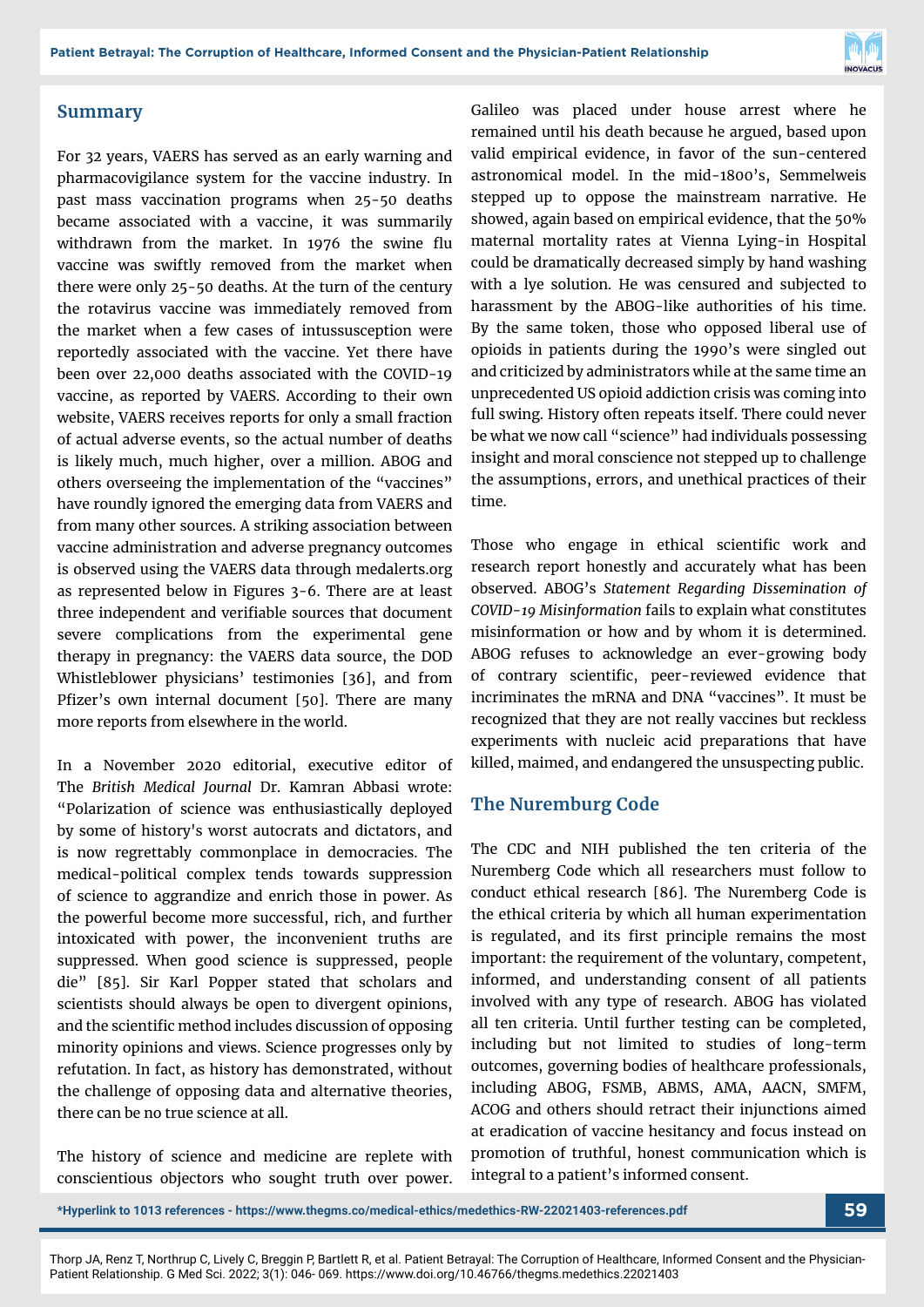

# **Figure 1**



#### **Figure 2**



**Figures 1 and 2 note the number of deaths from VAERS in the "COVID-19 vaccination", all other vaccines, the influenza vaccines, and the pertussis vaccines. In Figure 1 there are only 11 months of data for the "COVID-19 vaccines" compared to 361 months for the other vaccines. Figure 2 controlled the data for time.**

**\*Hyperlink to 1013 references - https://www.thegms.co/medical-ethics/medethics-RW-22021403-references.pdf 60**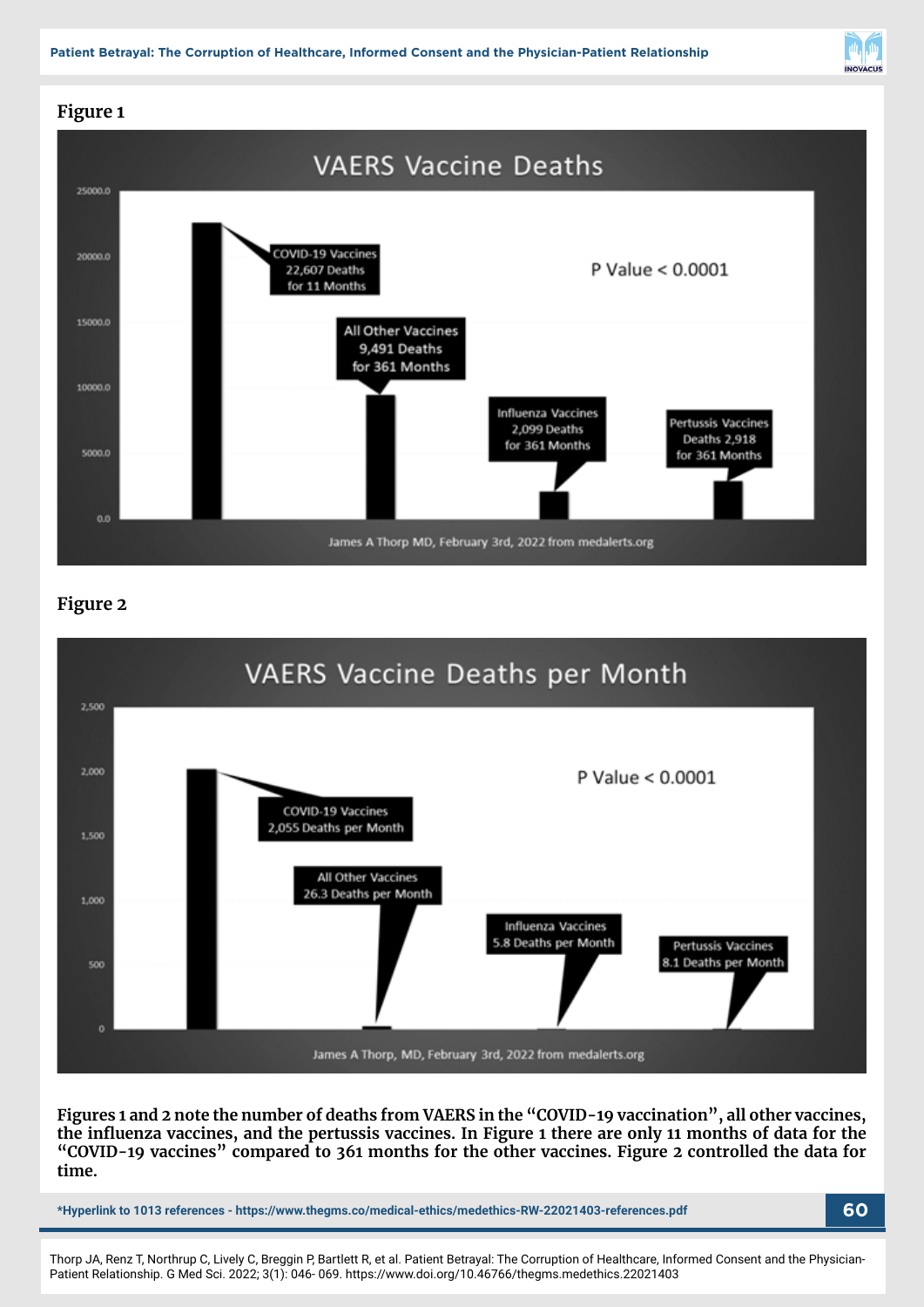**Patient Betrayal: The Corruption of Healthcare, Informed Consent and the Physician-Patient Relationship**



# **Figure 3**



## **Figure 4**



**Figures 3 and 4 note the number of menstrual abnormalities from VAERS in the "COVID-19 vaccination", all other vaccines, the influenza vaccines, and the pertussis vaccines. In Figure 3 there are only 11 months**  of data for the "COVID-19 vaccines" compared to 361 months for the other vaccines. Figure 4 controlled **the data for time.**

**\*Hyperlink to 1013 references - https://www.thegms.co/medical-ethics/medethics-RW-22021403-references.pdf 61**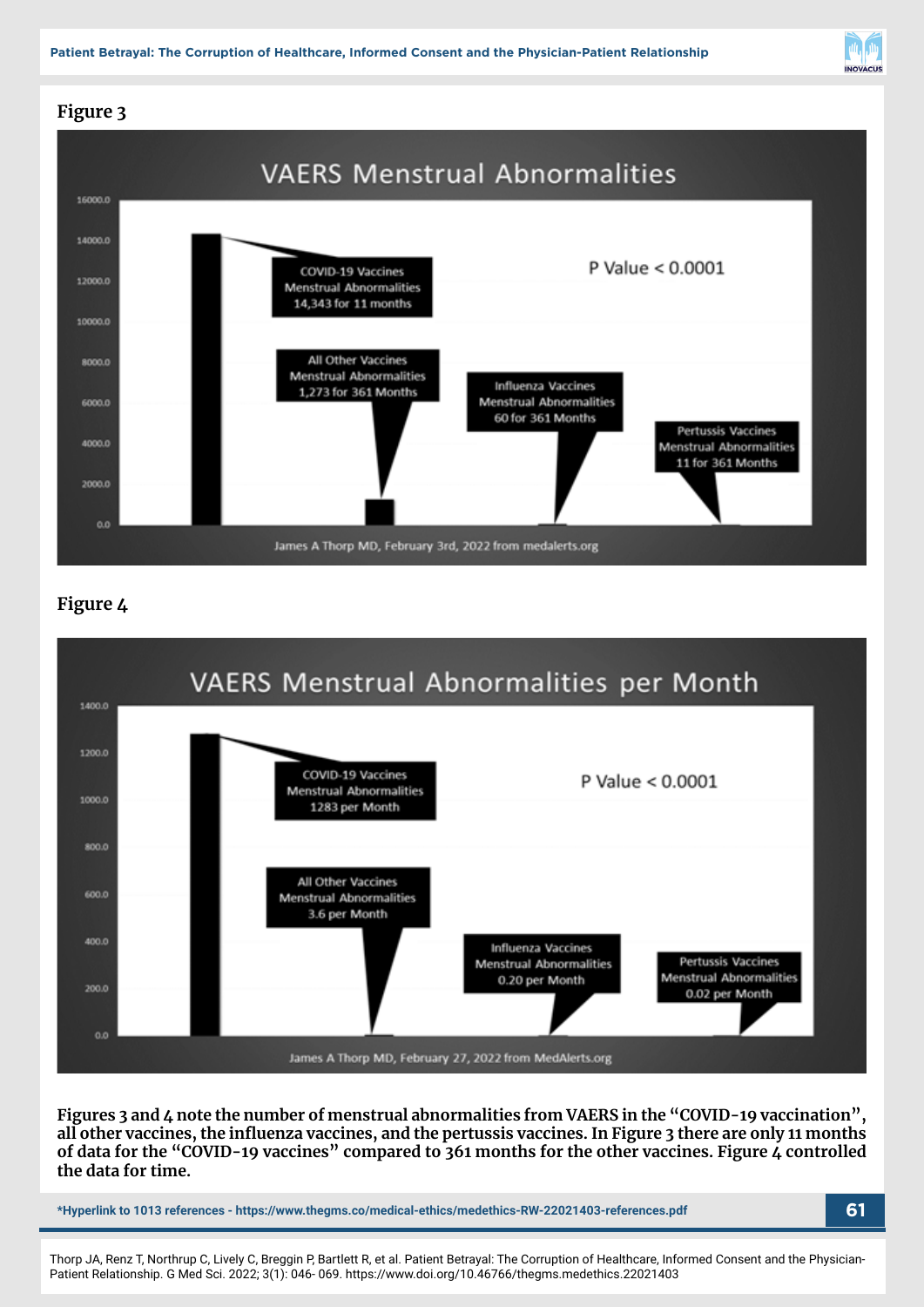

# **Figure 5**



## **Figure 6**



#### **Figures 5 and 6 note the number of birth defects from VAERS in the "COVID-19 vaccination", all other vaccines, the influenza vaccines, and the pertussis vaccines. In Figure 5 there are only 11 months of data for the "COVID-19 vaccines" compared to 361 months for the other vaccines. Figure 6 controlled the data for time.**

**\*Hyperlink to 1013 references - https://www.thegms.co/medical-ethics/medethics-RW-22021403-references.pdf 62**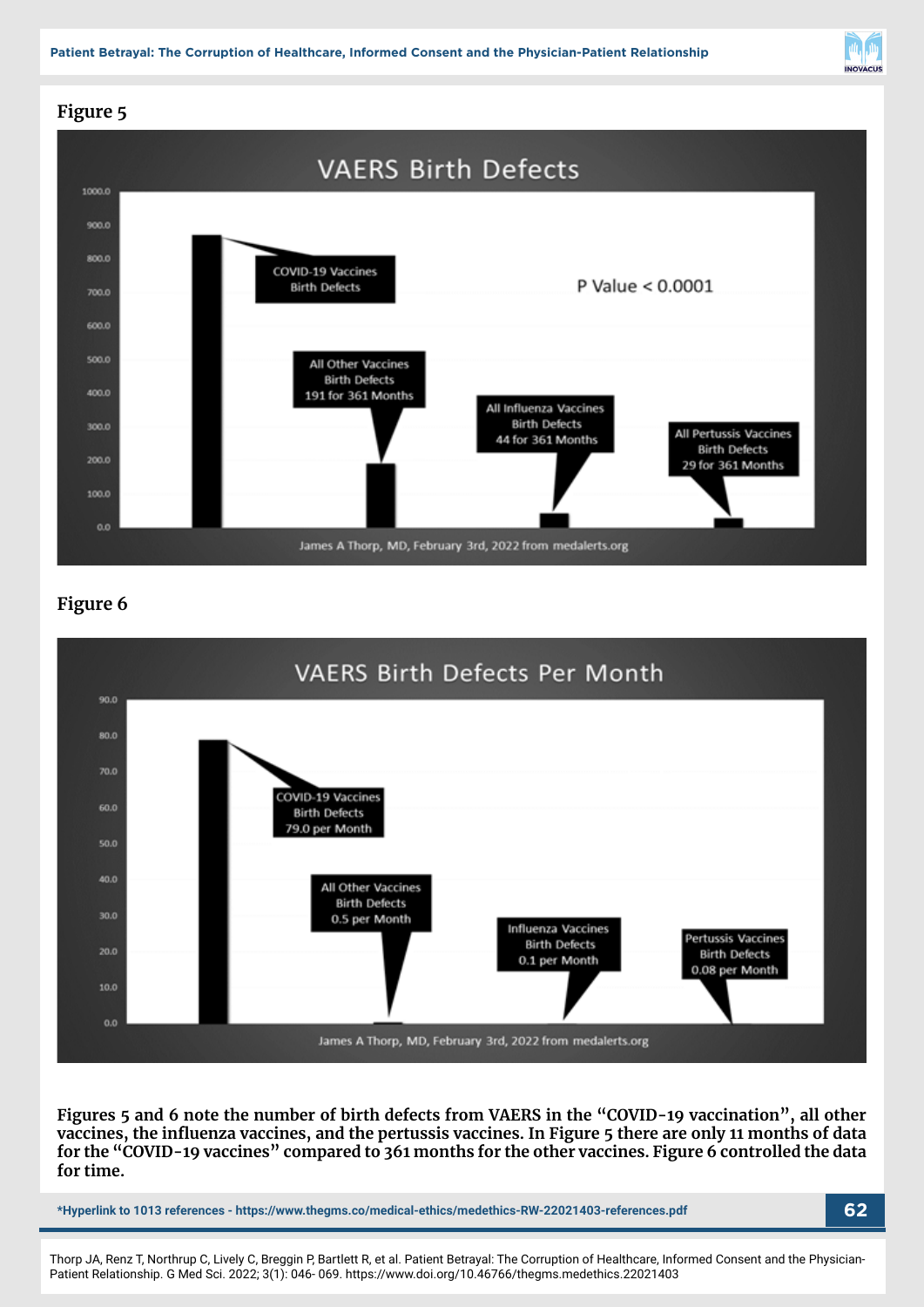

# **Figure 7**



## **Figure 8**



**Figures 7 and 8 note the number of pregnancy loss from VAERS in the "COVID-19 vaccination", all other vaccines, the influenza vaccines, and the pertussis vaccines. In Figure 7 there are only 11 months of data for the "COVID-19 vaccines" compared to 361 months for the ther vaccines. Figure 8 controlled the data for time.**

**\*Hyperlink to 1013 references - https://www.thegms.co/medical-ethics/medethics-RW-22021403-references.pdf 63**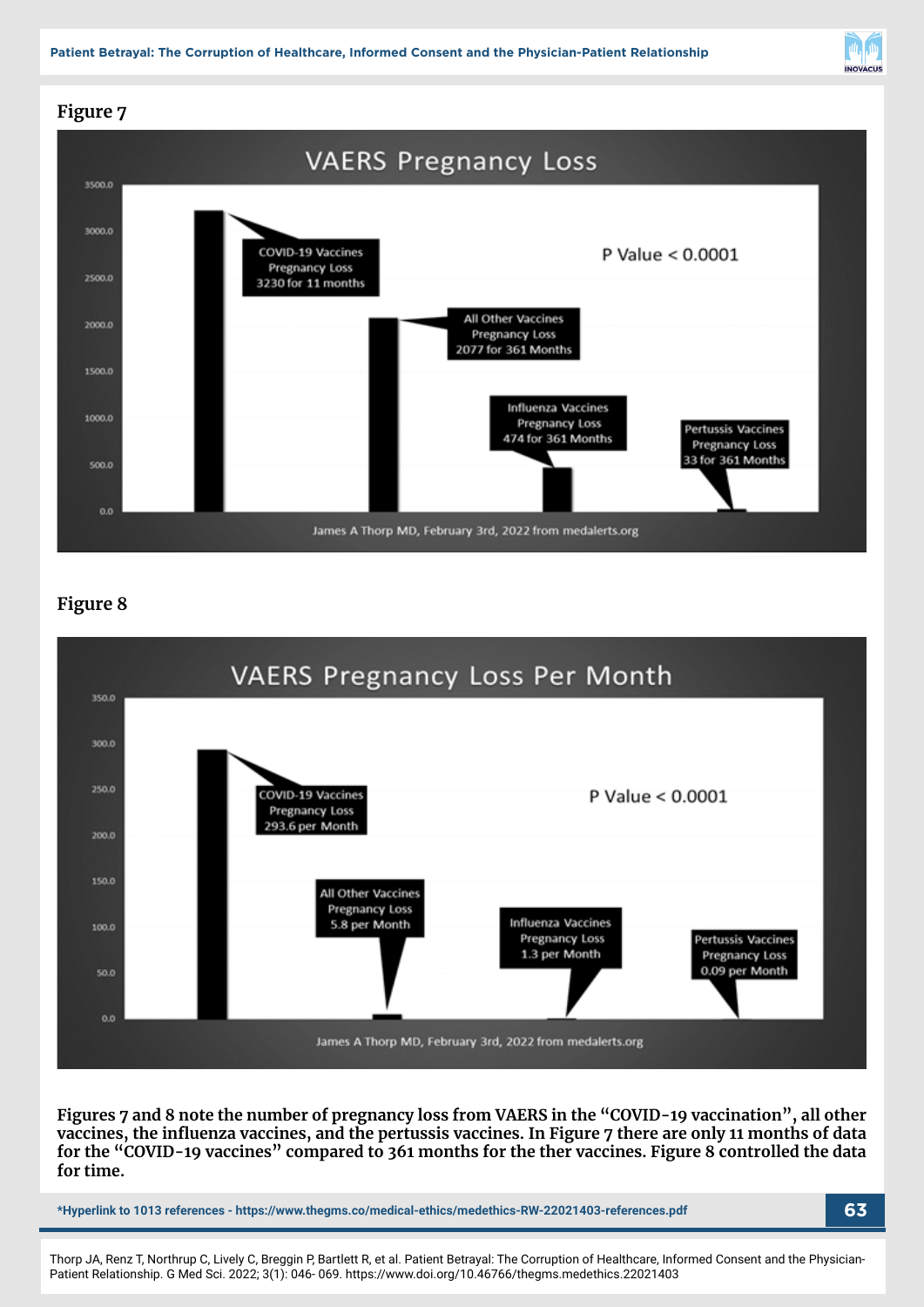

# **References**

- 1. Thacker PD. Covid-19: Researcher blows the whistle on data integrity issues in Pfizer's vaccine trial B*MJ* November 2, 2021; 375 doi: https://doi. org/10.1136/bmj.n2635
- 2. Doshi P, Godlee, Abbasi K. Covid-19 vaccines and treatments: we must have raw data, now. BMJ 2022 19 January 2022. http://dx.doi.org/10.1136/bmj. o102
- 3. McCarthy J. Big pharma sinks to the bottom of US industry rankings. Gallup. 2019 https://news. gallup.com/poll/266060/big-pharma-sinks-bottom-industry-rankings.aspx
- 4. Outterson K. Punishing health care fraud —is the GSK settlement sufficient?. N Engl J Med 2012 ;367:1082 - 5. doi: 10.1056/NEJMp1209249 pmid: 22970920
- 5. Ziady H. Covid vaccine profits mint 9 new pharma billionaires. CNN 2021 May 21. https://www.cnn. com/2021/05/21/business/covid-vaccine-billionaires/index.html
- 6. Johnson RM, Doshi P, Healy D. Covid-19: Should doctors recommend treatments and vaccines when full data are not publicly available? BMJ 2020 ;370:m3260. doi: 10.1136/bmj.m3260 pmid: 32839164
- 7. Cornell's *Legal Information Institute* defines "cartel" as follows: "A cartel is a group of independent corporations or other entities that join together to fix prices, rig bids, allocate markets, or conduct other similar illegal activities. Cartel conducts are mainly subject to criminal penalties under United States antitrust laws, although there are some cartel conducts, such as monopolization, resale price maintenance, etc. are subject to civil penalties." Cornell Law School, *Legal Information Institute [LII]: Open Access to Law Since 1992*, "Cartel," https://www.law.cornell.edu/wex/cartel, last updated in May of 2020. The CDC reportedly changed its definition of "vaccine" and "vaccination" on or around September 1, 2021, which is around the time when other independent entities also issued their statements pushing the COVID-19 vaccines as the only safe and effective treatment. *The Truth*

*is Where*?, "CDC Emails: Our Definition of Vaccine is "'Problematic,'" Nov. 2, 2021, https://thetruthiswhere.wordpress.com/2021/11/06/cdc-emails- -our-definition-of-vaccine-is-problematic/.

- 8. Mehra MR, Desai SS, Patel AN. Hydroxychloroquine or chloroquine with or without a macrolide for treatment of COVID-19: a multinational registry analysis. Lancet. 2020 (published online May 22, 2021) 10.10/S0140-6736(20)31180-6. RETRACTION-Hydroxychloroquine or chloroquine with or without a macrolide for treatment of covid-19: a multinational registry analysis. Lancet June 05, 2020 https://doi.org/10.1016/S0140- 6736(20)31324-6
- 9. American Board of Obstetrics and Gynecology (ABOG), *Statement Regarding Dissemination of COVID-19 Misinformation*, Jan. 27, 2021 https:// www.abog.org/about-abog/news-announcements/2021/09/27/statement-regarding-dissemination-of-covid-19-misinformation.Specifically, ABOG's statement warns, in pertinent part: "The American Board of Obstetrics and Gynecology (ABOG) fully supports the statement published by the Federation of State Medical Boards (FSMB) that asserts that *providing misinformation about the COVID-19 vaccine contradicts physicians' ethical and professional responsibilities, and therefore may subject a physician to disciplinary actions, including suspension or revocation of their medical license*. Additionally, ABOG supports a recent American Board of Medical Specialties (ABMS) statement, which expresses concern regarding the serious public health effects of the persistent spread of misinformation regarding the COVID-19 virus. (Emphasis supplied)."
- 10. Federation of State Medical Boards (FSMB), *FSMB: Spreading COVID-19 Vaccine Misinformation May Put Medical License at Risk*, July 29, 2021, https:// www.fsmb.org/advocacy/news-releases/fsmb- -spreading-covid-19-vaccine-misinformation- -may-put-medical-license-at-risk/.
- 11. American Board of Medical Specialties (ABMS), *ABMS Issues Statement Supporting Role of Medical Professionals in Preventing COVID-19 Misinformation*, September 13, 2021, https://www.abms.org/ news-events/abms-issues-statement-supporting- -role-of-medical-professionals-in-preventing-co-

**<sup>\*</sup>Hyperlink to 1013 references - https://www.thegms.co/medical-ethics/medethics-RW-22021403-references.pdf 64**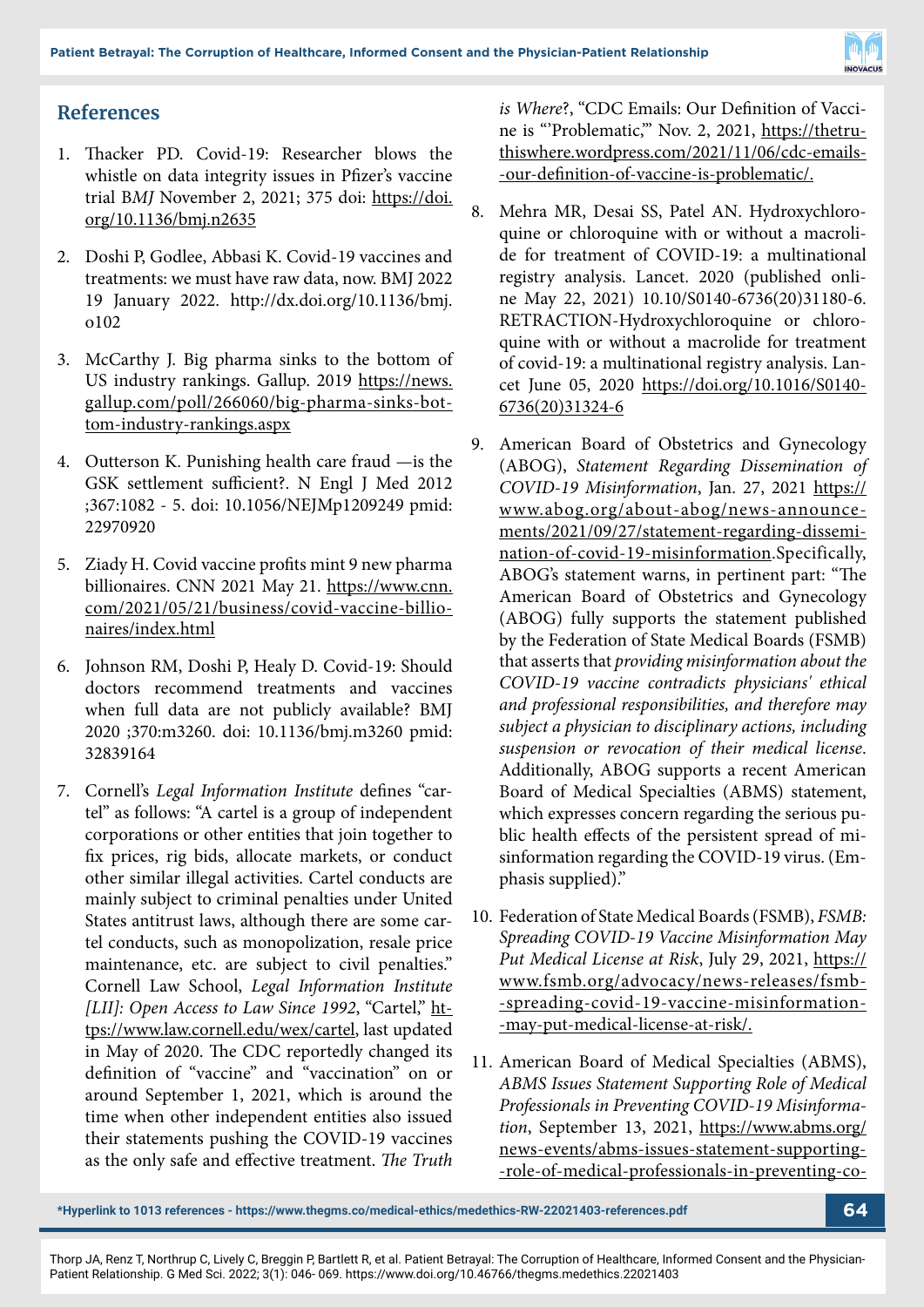

vid-19-misinformation/.

- 12. FSMB, https://www.fsmb.org/advocacy/news-releases/fsmb-spreading-covid-19-vaccine-misinformation-may-put-medical-license-at-risk/.
- 13. Megan Redshaw, "Conflict of Interest: Reuters 'Fact Checks' COVID-Related Social Media Posts, But Fails to Disclose Ties to Pfizer, World Economic Forum," *The Defender: Children's Health Defense News and Views*, August 11, 2021, https:// childrenshealthdefense.org/defender/reuters-fact- -check-covid-social-media-pfizer-world-economic-forum/
- 14. ABMS, *https://www.abms.org/news-events/abms- -issues-statement-supporting-role-of-medical-professionals-in-preventing-covid-19-misinformation/ .* The ABMS states in pertinent part, "Misinformation has been directly linked to much of the vaccine hesitancy and disregard for practical safeguards against infection, including masking and distancing, and is a contributing factor hindering national efforts to combat the virus" (emphasis supplied)."
- 15. ABMS, *https://www.abms.org/news-events/abms- -issues-statement-supporting-role-of-medical-professionals-in-preventing-covid-19-misinformation/ .*
- 16. "Flu Misinformation and Coronavirus Fears: My Letter to Dr. Sanjay Gupta," Robert J. Kennedy, Jr., https://childrenshealthdefense.org/news/flu-misinformation-and-coronavirus-fears-my-letter-to- -dr-sanjay-gupta/.
- 17. In an open letter to Dr. Sanjay Gupta published on April 16, 2020, Robert F. Kennedy, Jr., cogently defines COVID-19 vaccine misinformation as "a euphemism for any statement that departs from the Government / Pharma orthodoxy that all vaccines are safe, necessary and effective for all people." © May 9, 2020, *Children's Health Defense, Inc*. "Flu Misinformation and Coronavirus Fears: My Letter to Dr. Sanjay Gupta," Robert J. Kennedy, Jr., https:// childrenshealthdefense.org/news/flu-misinformation-and-coronavirus-fears-my-letter-to-dr- -sanjay-gupta/ . It should be noted that Robert J. Kennedy, Jr.'s letter may be found in Steve Kirsch's Newsletter, "Who is the real misinformation spreader: RFK Jr or Sanjay Gupta?" Steve Kirsch, Jan. 11, 2021, https://stevekirsch.substack.com/p/

who-is-the-real-misinformation-spreader?utm\_ source=substack&utm\_medium=email&utm\_ content=share&token=eyJ1c2VyX2lkIjo-2OTY3MDg3OCwicG9zdF9pZCI6NDY5NjY4M jEsIl8iOiJxUThNaSIsImlhdCI6MTY0MTk2MzE wMCwiZXhwIjoxNjQxOTY2NzAwLCJpc3MiOiJwdWItNTQ4MzU0Iiwic3ViIjoicG9zdC1yZW FjdGlvbiJ9.-RzqbFPzOn3-XmO3z-VjIb\_gtDn-65DX3rEQ4DUAaTOQ .

- 18. FSMB,https://www.fsmb.org/advocacy/news- -releases/fsmb-spreading-covid-19-vaccine-misinformation-may-put-medical-license-at-risk/ . The FSMB expressly notes that constituents must only share information that is both "scientifically grounded and *consensus-driven* for the betterment of public health." (Emphasis supplied.)
- 19. Children's Health Defense, Inc. "Flu Misinformation and Coronavirus Fears: MY Letter to Dr. Sanjay Gupta," Robert J. Kennedy, Jr. May 9, 2020
- 20. "Why Do We Use Euphemisms? Words of Comfort and Words of Deceit," ThoughtCo., https://www. thoughtco.com/why-do-we-use-euphemisms-1692701.
- 21. "Gaslighting," *Psychology Today*, https://www. psychologytoday.com/us/basics/gaslighting.
- 22. Ashley Laderer, "How to Spot Gaslighting: 6 Things that Gaslighters Say to Manipulate You," Insider: Health, July 23, 2021, https://www.insider.com/ gaslighting-examples.
- 23. Sherri Gordon, "What is Gaslighting?" Very Well Mind, Jan. 5, 2022. https://www.verywellmind. com/is-someone-gaslighting-you-4147470 .
- 24. Sherri Gordon, "What is Gaslighting?" Very Well Mind, Jan. 5, 2022. https://www.verywellmind. com/is-someone-gaslighting-you-4147470 .
- 25. ABOG, https://www.abog.org/about-abog/news- -announcements/2021/09/27/statement-regarding-dissemination-of-covid-19-misinformation.
- 26. ABOG, https://www.abog.org/about-abog/news- -announcements/2021/09/27/statement-regarding-dissemination-of-covid-19-misinformation , linking to FSMB, https://www.fsmb.org/advocacy/ news-releases/fsmb-spreading-covid-19-vaccine- -misinformation-may-put-medical-license-at-

**\*Hyperlink to 1013 references - https://www.thegms.co/medical-ethics/medethics-RW-22021403-references.pdf 65**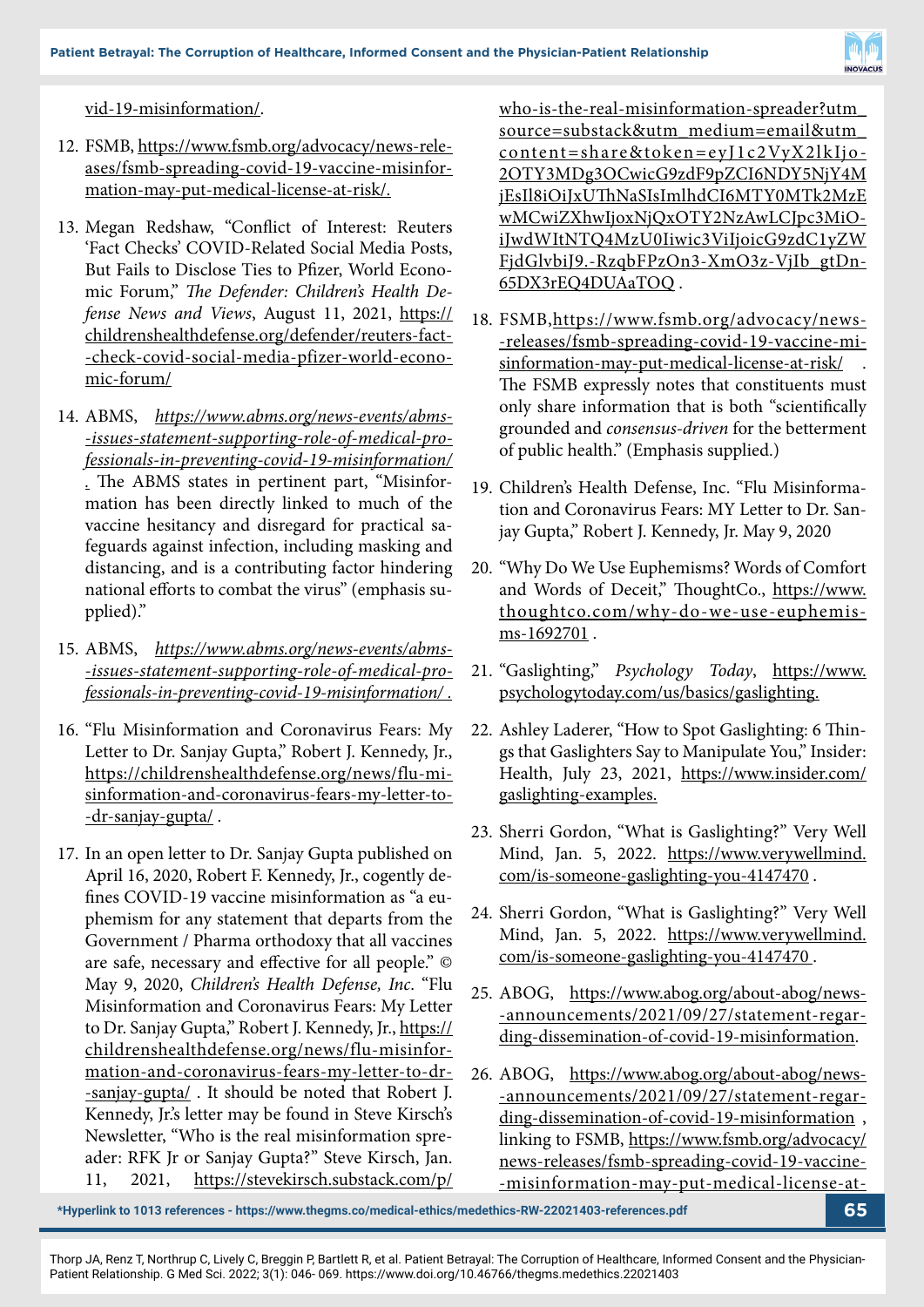

#### -risk/.

- 27. Quote from "The Wizard of Oz."
- 28. realnotrare.com. This website contains real patient documentaries and testimonies of the patients own vaccine injuries.
- 29. Reuters, "EU Drug Regulator Expresses Doubt on Need for Fourth Booster Dose," Jan. 11, 2022, https://www.reuters.com/business/healthcare-pharmaceuticals/eu-drug-regulator-says-more-data- -needed-impact-omicron-vaccines-2022-01-11/.
- 30. Steve Kirsch, "Top Israeli Immunologist Criticizes Pandemic Response in Open Letter," Jan 13, 2022, Steve Kirsch's Newsletter, https://stevekirsch.substack.com/p/top-israeli-immunologist- -criticizes?r=15hae6&utm\_campaign=post&utm\_ medium=email.
- 31. Berkeley Lovelace Jr. and Sara G. Miller, "CDC Recommends People not get J&J vaccine if Pfizer, Moderna are Available," *NBC News*, Dec. 16, 2021, https://www.nbcnews.com/health/health-news/ cdc-panel-recommends-people-not-get-jj-vaccine-pfizer-moderna-availabl-rcna8987 .
- 32. Steve Kirsch, "New Studies Show that the COVID Vaccines Damage your Immune System, Likely Permanently," Steve Kirsch's Newsletter, Dec. 24, 2021, https://stevekirsch.substack.com/p/new-study-shows-vaccines-must-be
- 33. Steve Kirsch, "Pfizer CEO says Two Covid Vaccine Doses Aren't Enough for Omicron," Steve Kirsch's Newsletter, Jan. 10, 2022, https://stevekirsch.substack.com/p/pfizer-ceo-says-two-covid-vaccine
- 34. Hannah Ritchie, Lucas Rodes-Guirao, Edouard Mathieu, et al, "Worldwide Bayesian Causal Impact Analysis of Vaccine Administration on Deaths and Cases Associated with COVID-19: A Big Data Analysis of 145 Countries," Nov. 15, 2021, https://vector-news.github.io/editorials/CausalAnalysisReport\_html.html
- 35. Fishers Health Department to hold virtual town hall on COVID vaccine for kids, pregnant women. https://www.wishtv.com/news/fishers-health- -department-to-hold-virtual-town-hall-on-covid- -vaccine-for-kids-pregnant-women/
- 36. Attorney Thomas Renz Shares SHOCKIG Vaccine- -Injury Numbers From US Military Whistleblowers. https://thecovidworld.com/attorney-thomas-renz- -shares-shocking-vaccine-injury-numbers-from- -us-military-whistleblowers/
- 37. The Defender. Children's Health Defense News & Views. Dr. Byram Bridle, Dr Robert Malone, Dr. Bret Weinstein review the FOIA data obtained by the Japanese Pfizer biodistribution study. https:// childrenshealthdefense.org/defender/mrna-technology-covid-vaccine-lipid-nanoparticles-accumulate-ovaries/
- 38. Schadlic A, Hoffmann S, Mueller T, et al. Accumulation of nanocarriers in the ovary: A neglected toxicity risk? Journal of Controlled Release. May 30, 2012:160(1):105-112. https://www.sciencedirect. com/science/article/abs/pii/S0168365912000892
- 39. Kim CJ, Romero R, Chaemsaithong P, Kim JS Chronic inflammation of the placenta: definition, classification, pathogenesis, and clinical significance. Am J Obstet Gynecol 2015 Oct;213(4 Suppl):S53-69. doi: 10.1016/j.ajog.2015.08.041
- 40. Tang Q, Zhang L, Li H, Shao Y. The fetal inflammation response syndrome and adverse neonatal outcomes: a meta-analysis. J Matern Fetal Neonatal Med 2021 Dec;34(23):3902-3914. doi: 10.1080/14767058.2019.1702942
- 41. Neuromyelitis optica IgG causes placental inflammation and fetal death. Saadoun S, Waters P, Leite MI et al. J Immunol 2013 Sep 15;191(6):2999-3005. doi: 10.4049/jimmunol.1301483.
- 42. Javaid N and Choi S. Toll-like receptors from the perspective of Cancer Treatment. Cancers. 2020 Feb; 12(2):297 https://www.ncbi.nlm.nih.gov/ pmc/article/PMC7072551/
- 43. Yokota S, Okabayashi T, Fumii N. The Battle between Virus and Host: Modulation of Toll-Like Receptor Signaling Pathways by Virus Infection. Mediators of Inflammation. 16 June 2010 https:// doi.org/10.1155/2010/184328
- 44. Personal communication with Dr. Ryan Cole MD
- 45. Death rates up 40%, setting new 200-year high, life insurance company CEO says. https://www. dailykos.com/stories/2022/1/5/2072827/-Life-in-

**\*Hyperlink to 1013 references - https://www.thegms.co/medical-ethics/medethics-RW-22021403-references.pdf 66**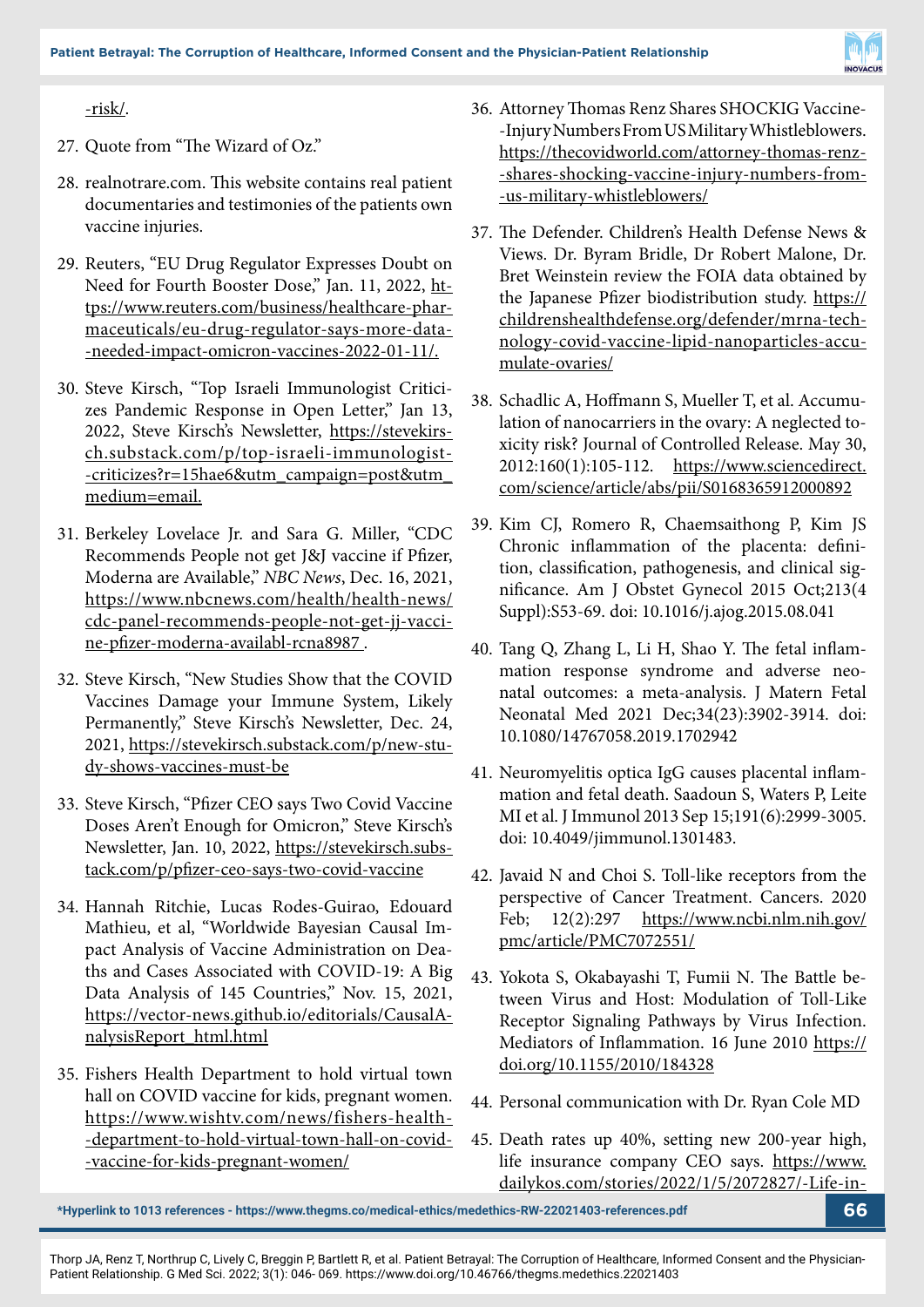

surance-CEO-says-pandemic-death-rates-for-18- -64-year-olds-are-the-highest-we-have-seen-ever

- 46. United States Code § 300aa-1 *et seq.*
- 47. VAERS: Vaccine Adverse Event Reporting System, "About VAERS," https://vaers.hhs.gov/about.html#:~:text=About%20 VA E R S & t e x t = VA E R S % 2 0 i s % 2 0 co%2Dmanaged%20by,an%20adverse%20 event%20to%20VAERS.
- 48. As 42 United States Code § 300aa-22 entitled "Standards of Responsibility" states: "No vaccine manufacturer shall be liable in a civil action for damages arising from a vaccine-related injury or death associated with the administration of a vaccine after October 1, 1988, if the injury or death resulted from side effects that were unavoidable even though the vaccine was properly prepared and was accompanied by proper directions and warnings."
- *49. The Vaccine Injury Compensation Program*: *Addressing Needs and Improving Practices, 6th Report,* by the Committee on Government Reform, 106th Congress, 2d Session, House Report 106-977, p. 9, (emphasis supplied), https://www.congress.gov/ congressional-report/106th-congress/house-report/977/1 .
- 50. VAERS: Vaccine Adverse Event Reporting System, *About VAERS*, "Background and Public Health Importance," https://vaers.hhs.gov/about.html.
- 51. FDA-Approved Prescription Drugs Later Pulled from the Market by the FDA. https://prescriptiondrugs.procon.org/fda-approved-prescription-drugs-later-pulled-from-the-market/
- 52. Investigation into spike in newborn baby deaths in Scotland. https://www.bbc.com/news/uk-scotland-59347464
- 53. Dr. Nagase Talks on FOIA of Pfizer's COVID-19 Vaccine Documents, Adverse Events, and More. Download the documents at this website. https:// centipedenation.com/first-column/dr-nagase- -talks-on-foia-of-pfizers-covid-19-vaccine-adverse-events-and-more/
- 54. Esnault C, Priet S, Ribet D, et al. PNAS. Proceedings of the National Academy of Science. November 11, 2008:105 (45) https://www.pnas.org/content/

pnas/105/45/17532.full.pdf

- 55. Leiser R, Kaufmann P (1994) Placental structure: In a comparative aspect. Exp Clin Endocrinol 102:122–134.
- 56. Moffett A, Loke C (2006) Immunology of placentation in eutherian mammals. Nat Rev Immunol 6:584–594.
- 57. Bischof P, Irminger-Finger I (2005) The human cytotrophoblastic cell, a mononuclear chameleon. Int J Biochem Cell Biol 37:1–16
- 58. Wang X, Liu Z, Wang P, Li S, et al. Syncytin-1, an endogenous retroviral protein, triggers the activation of CRP via TLR3 signal cascade in glial cells. Brain Behav Immun. 2018 Jan;67:324-334. doi: 10.1016/j.bbi.2017.09.009. Epub 2017 Sep 18. PMID: 28928004. https://pubmed.ncbi.nlm.nih. gov/28928004/
- 59. Thorp KE, Thorp JA, Thorp EM. COVID-19 and the Unraveling of Experimental Medicine - Part I. G Med Sci. 2022; 3(1): 015-045. https://www.doi. org/10.46766/thegms.pubheal.22012306
- 60. Goldshtein I, Steinberg DM, Kuint J, et al. Associatyion of BNT162b2 COVID-19 vaccination during pregnancy with neonatal and early infant outcomes. JAMA Pediatr. Published online February 10, 2022. Doi:10/jamapediatrics.2022.0001.
- 61. Jessica Rose and Josh Guetzkow. Still births, Miscarriages and abortions in vaccinated vs. Unvaccinated women. Evidence from an Israeli hospital https://jessicar.substack.com/p/stillbirths-miscarriages-and-abortions
- 62. Karrow NA, Shandilya UK, Pelech S, Wagter- -Lesperance L, McLeod D, Bridle B, Mallard BA. Maternal COVID-19 Vaccination and Its Potential Impact on Fetal and Neonatal Development. Vaccines (Basel). 2021 Nov 18;9(11):1351. doi: 10.3390/vaccines9111351. PMID: 34835282; PM-CID: PMC8617890.
- 63. Shimabukuro TT, Kim SY, Myers TR, et al. Preliminary Findings of mRNA Covid-19 vaccine Safey in Pregnant Persons. N Engl J ed 2021;384:2273- 2282. DOI: 10.1056/NEJMoa2104983
- 64. mRNA Covid-19 vaccines in pregnant Women. N

**\*Hyperlink to 1013 references - https://www.thegms.co/medical-ethics/medethics-RW-22021403-references.pdf 67**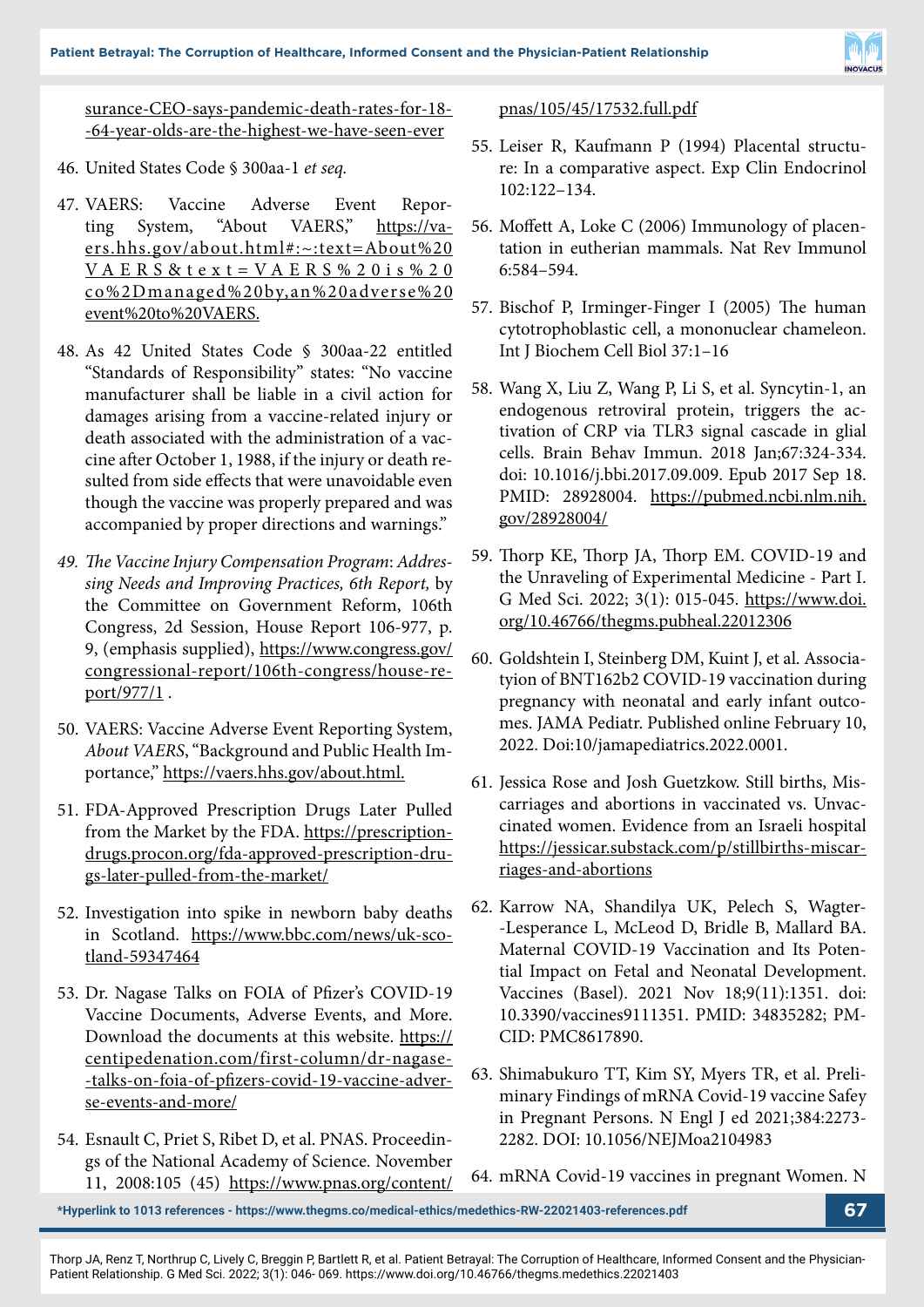

Engl J Med 2021; 385:1536

- 65. Scott Morefield, "FDA Panel Member: 'We're Never Gonna Learn About How Safe the Vaccine Is Until We Start Giving It'", TownHall, Oct. 26, 2021, https://townhall.com/tipsheet/scottmorefield/2021/10/26/fda-panel-member-were-never- -gonna-learn-about-how-safe-the-vaccine-is-until-we-start-giving-it-n2598090
- 66. McCullough PA, Kelly RJ, Ruocco et al. Pathophysiological Basis and Rationale for Early Outpatient Treatment of SARS-CoV-2 (COVID-19) Infection. Am J Med. 2021 Jan;134(1):16-22. doi: 10.1016/j. amjmed.2020.07.003. Epub 2020 Aug 7. PMID: 32771461; PMCID: PMC7410805.
- 67. McCullough PA, Alexander PE, Armstrong R, et al. Multifaceted highly targeted sequential multidrug treatment of early ambulatory high-risk SARS- -CoV-2 infection (COVID-19). Rev Cardiovasc Med. 2020 Dec 30;21(4):517-530. doi: 10.31083/j. rcm.2020.04.264. PMID: 33387997.
- 68. McCullough PA, Stricker RB, Risch HA. Role of hydroxychloroquine in multidrug treatment of COVID-19. Rev Cardiovasc Med. 2021 Sep 24;22(3):545-546. doi: 10.31083/j.rcm2203063. PMID: 34565055.
- 69. Santin AD, Scheim DE, McCullough PA, Yagisawa M, Borody TJ. Ivermectin: a multifaceted drug of Nobel prize-honoured distinction with indicated efficacy against a new global scourge, COVID-19. New Microbes New Infect. 2021 Aug 3;43:100924. doi: 10.1016/j.nmni.2021.100924. PMID: 34466270; PMCID: PMC8383101.
- 70. Benjamin Marble. Founder of www.MyFreeDoctor.com. Family Medicine Physician, Fort Walton Beach, FL. Dr. Benjamin A. Marble, MD | Santa Rosa Beach, FL | Family Medicine Doctor | US News Doctors
- 71. Kory P, Meduri GU, Varon J, Iglesias J, Marik PE. Review of the Emerging Evidence Demonstrating the Efficacy of Ivermectin in the Prophylaxis and Treatment of COVID-19. Am J Ther. 2021 Apr 22;28(3):e299-e318. doi: 10.1097/ MJT.0000000000001377. Erratum in: Am J Ther. 2021 Nov-Dec 01;28(6):e813. PMID: 34375047; PMCID: PMC8088823.
- 72. Marik PE, Kory P. Ivermectin, A Reanalysis of the Data. Am J Ther. 2021 Sep-Oct 01;28(5):e579- -e580. doi: 10.1097/MJT.0000000000001443. PMID: 34491955; PMCID: PMC8415512.
- 73. Derwand R, Scholz M, Zelenko V. COVID-19 outpatients: early risk-stratified treatment with zinc plus low-dose hydroxychloroquine and azithromycin: a retrospective case series study. Int J Antimicrob Agents. 2020 Dec;56(6):106214. doi: 10.1016/j.ijantimicag.2020.106214. Epub 2020 Oct 26. PMID: 33122096; PMCID: PMC7587171.
- 74. Ried K, BinJemain T, Sali A. Therapies to Prevent Progression of COVID-19, Including Hydroxychloroquine, Azithromycin, Zinc, and Vitamin D3 With or Without Intravenous Vitamin C: An International, Multicenter, Randomized Trial. Cureus. 2021 Nov 25;13(11):e19902. doi: 10.7759/cureus.19902. PMID: 34976511; PMCID: PMC8712288.
- 75. Deborah Viglione MD, Integrative and Internal Medicine. Living Waters Regenerative Mdicine Center, Gulf Breeze Florida. Deborah Viglione, MD - Gulf Breeze, FL - GAINSWave Certified Provider
- 76. Thorp JA, Hollonbeck SA, Viglione DD, et al. Journal of Gynecological Research and Obstetrics. ISSN:2581-5288. Novel therapy for COVID-19 does intravenous ozonated-saline affect blood and tissue oxygenation? (peertechzpublications.com)
- 77. Viglione DD, Thorp JA. Early outpatient Treatment for COVID-19 in a high-risk population. Submitted for publication, 2022.
- 78. Cumulative data regarding the efficacy of Ivermectin for treatment of COVID19 www.IVMmeta. com
- 79. Peter R Breggin MD, Ginger Ross Breggin. Covid-19 and the Global Predators: We Are the Prey. Lake Edge Press 2021. ISBN: 978-0-9824560-6-4.
- 80. Robert F. Kennedy Jr. and the Children's Health Defense. *The Real Anthony Fauci*. Skyhorse Publishing 2022
- 81. Brian Tyson, MD, George Fareed MD. Overcoming the Covid Darkness. How two Doctors Successfully treated 7000 patients.

**\*Hyperlink to 1013 references - https://www.thegms.co/medical-ethics/medethics-RW-22021403-references.pdf 68**